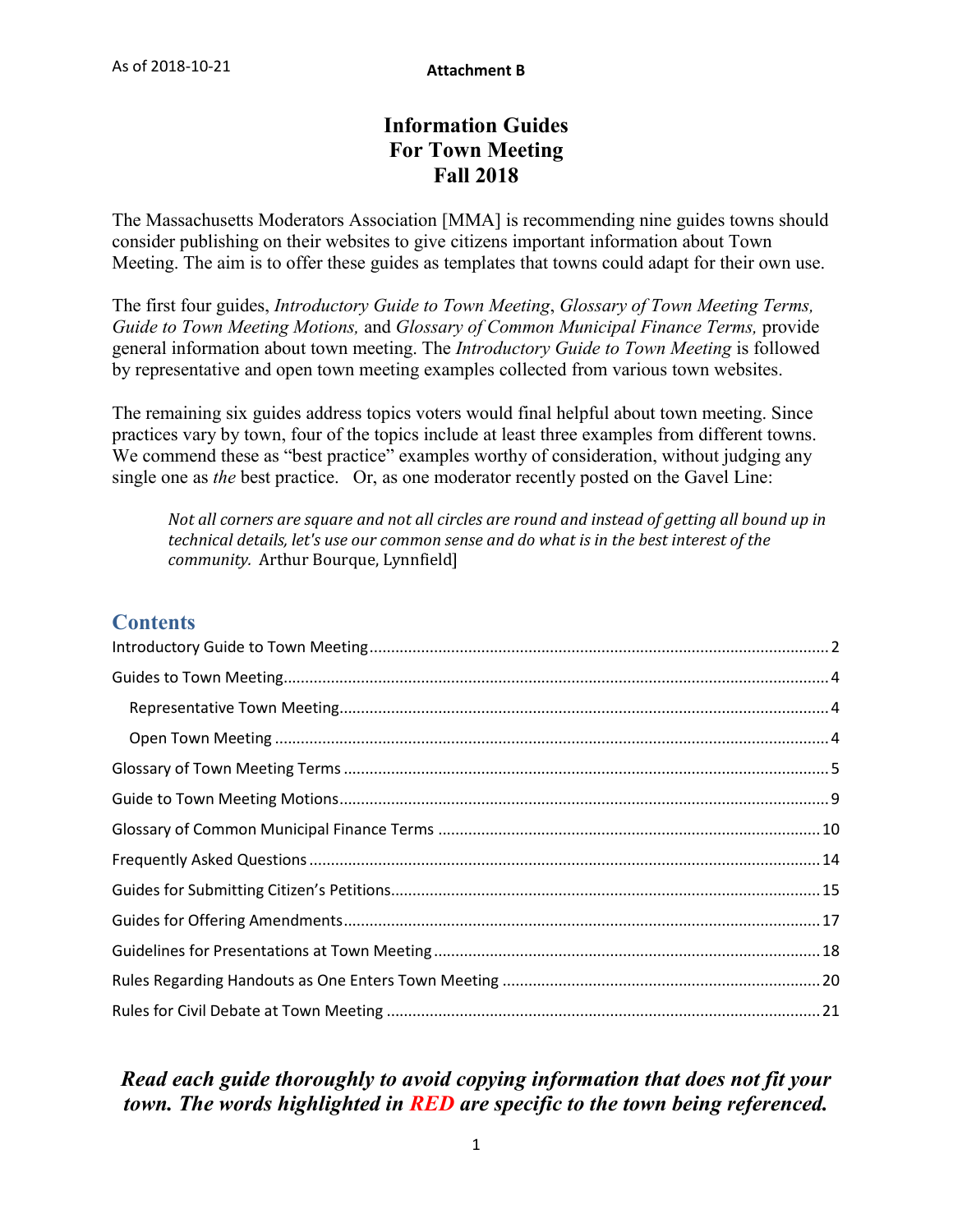# **Introductory Guide to Town Meeting**

<span id="page-1-0"></span>**Town Meeting** acts as the legislative branch of town government and considers a wide variety of decisions including:

- the type of programs and services that town government offers,
- the amount that the Town will spend annually on services including police, fire, education, and a myriad of other activities,
- by-laws and other rules and regulations including state enabling legislation,
- Other items that impact the quality of life in town.

**The Warrant:** The Board of Selectmen schedule Town Meeting and set the agenda by publishing the "Warrant." Under state law, "Every town meeting shall be called by a warrant issued by the board of selectmen, which shall state the time and place at which the meeting is to convene and, by separate articles, the subject matter to be acted upon." [MGL, Chapter 39, Section 10]

## **Key Participants**

**Quorum** – The minimum number of voters, set by town by-law, required in attendance for Town Meeting. The quorum in  $t^2$  *town* is  $\frac{1}{2}$ .

**The Moderator** – The moderator presides (runs) the meeting. Under state law, "The moderator shall preside and regulate the proceedings, decide all questions of order, and make public declaration of all votes." [MGL, Chapter 39, Section 15]

**Town Clerk** – Serves as clerk of the town meeting, and creates the official record of the proceedings. The record of the clerk is final and may not be changed or edited by the town meeting or anyone else but the clerk.

**Board of Selectmen** – Is the executive branch of town government. As the town's executives the selectmen take an active role in presenting motions for various articles and make recommendations to the meeting.

**Finance Committee** – The Finance Committee (in some towns, Advisory Committee) is responsible for analyzing the fiscal impact of proposed warrant articles and making reports and recommendations to Town Meeting. [MGL, Chapter 39, Sec. 16]

**Other Boards and Committees** – When appropriate other committees, such as the Planning Board or Board of Health, will be called upon to give recommendation on articles pertaining to their areas of responsibility.

## **The Process**

**The Warrant** - The warrant acts as the agenda for Town Meeting. It consists of a series of *articles*, each of which provides a *general* description of the action proposed. The moderator will typically follow the order of articles as contained in the warrant, although the order may be changed by the moderator or the meeting.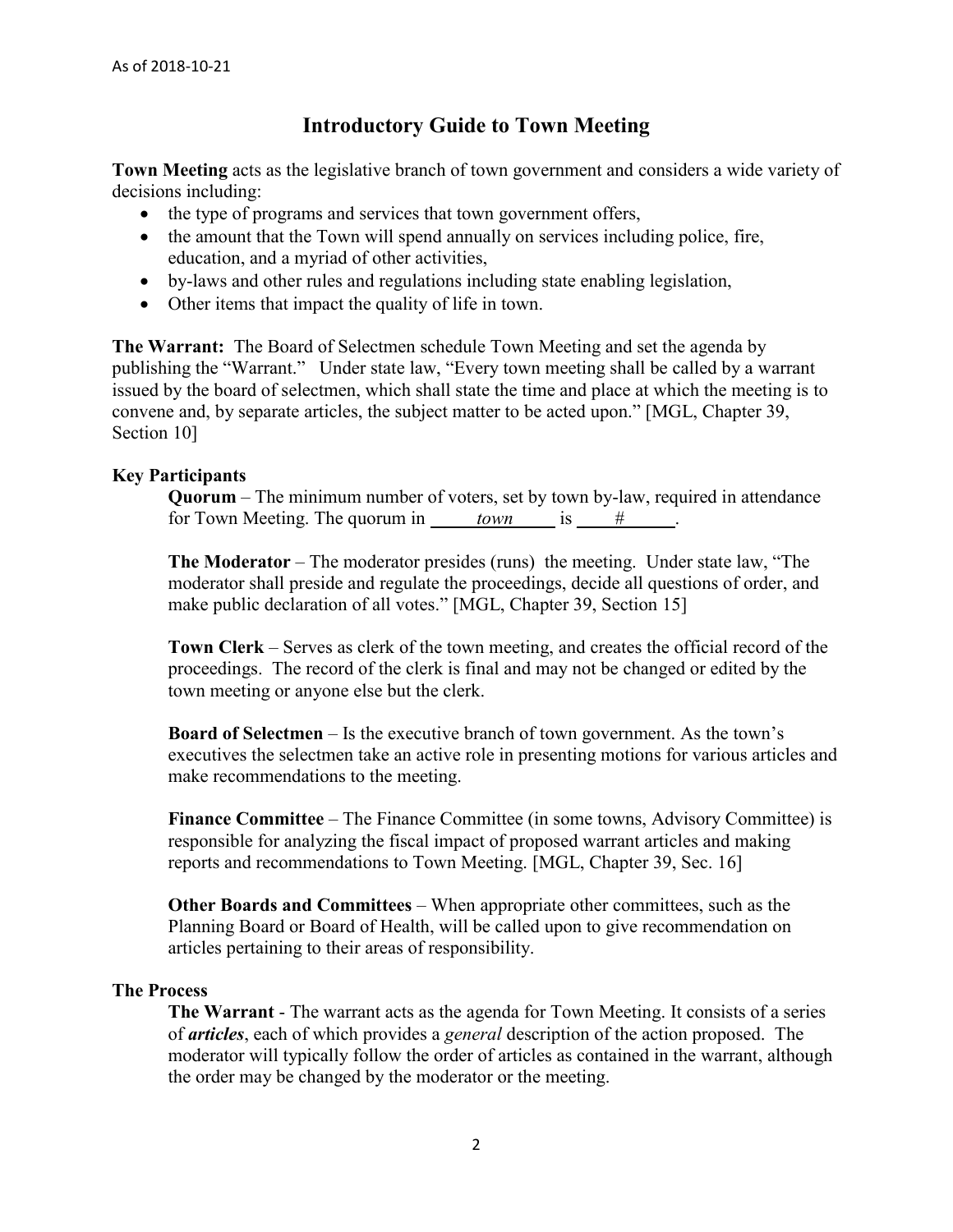$\overline{a}$ 

**The Motion** - All actions taken by a town meeting are taken by votes upon motions. While the article describes the general topic to be addressed, the *main motion* provides the specific details. The motion must be "within the scope" of the Article, which means that the proposed action in the motion is sufficiently close to what was stated in the Article that the voters have been sufficiently warned about the potential action in advance of the meeting. The moderator will customarily turn to the sponsor of an article to make the motion, although in some towns, the Finance Committee makes all the motions. The term "motion" also refers to various procedural actions that the Town Meeting might take, such as a Motion to Adjourn the meeting for that day and resume the following evening.

**Debate** - Following any presentation by the sponsor of the article and upon hearing the recommendations of town committees and boards, the moderator will "open the floor" for debate.

- All comments should be restricted to the subject being debated and conducted in a respectful and courteous manner.
- "No person shall address a town meeting without leave of the moderator, and all persons shall, at the request of the moderator, be silent." [MGL, Chapter 39, Sec. 17]
- A motion can be amended so long as the amendment, just like the main motion itself, stays within "the scope of the article." The amendment may consist of adding, deleting or substituting words in the motion to be amended<sup>1</sup> and requires majority vote for approval. Proposed amendments should [must] be in writing, except if they involve simple, one or two-word changes.

**Vote** - Once debate is concluded or a motion is passed to end debate, a vote is taken on the motion before the meeting. Many votes require a majority vote, though higher standards (typically two-thirds) may be required by Massachusetts law or town by-laws.

**Ending the Meeting: "Adjournment"** *vs.* **"Dissolving"** - The term "adjourn" refers to a temporary stop to a meeting with the intention to resume later. The term "dissolve" refers to the final closure of the meeting. A motion to dissolve is in order after all of the articles on the warrant have been addressed. "[O]nce the meeting has dissolved the action taken by it may not be reconsidered [taken up again], except pursuant to an article for that purpose in the warrant *for a future meeting*."<sup>2</sup>

<sup>&</sup>lt;sup>1</sup> Town Meeting Times, A Handbook of Parliamentary Law Third Edition 2001. p. 93

<sup>&</sup>lt;sup>2</sup> Town Meeting Times, A Handbook of Parliamentary Law Third Edition 2001. p. 131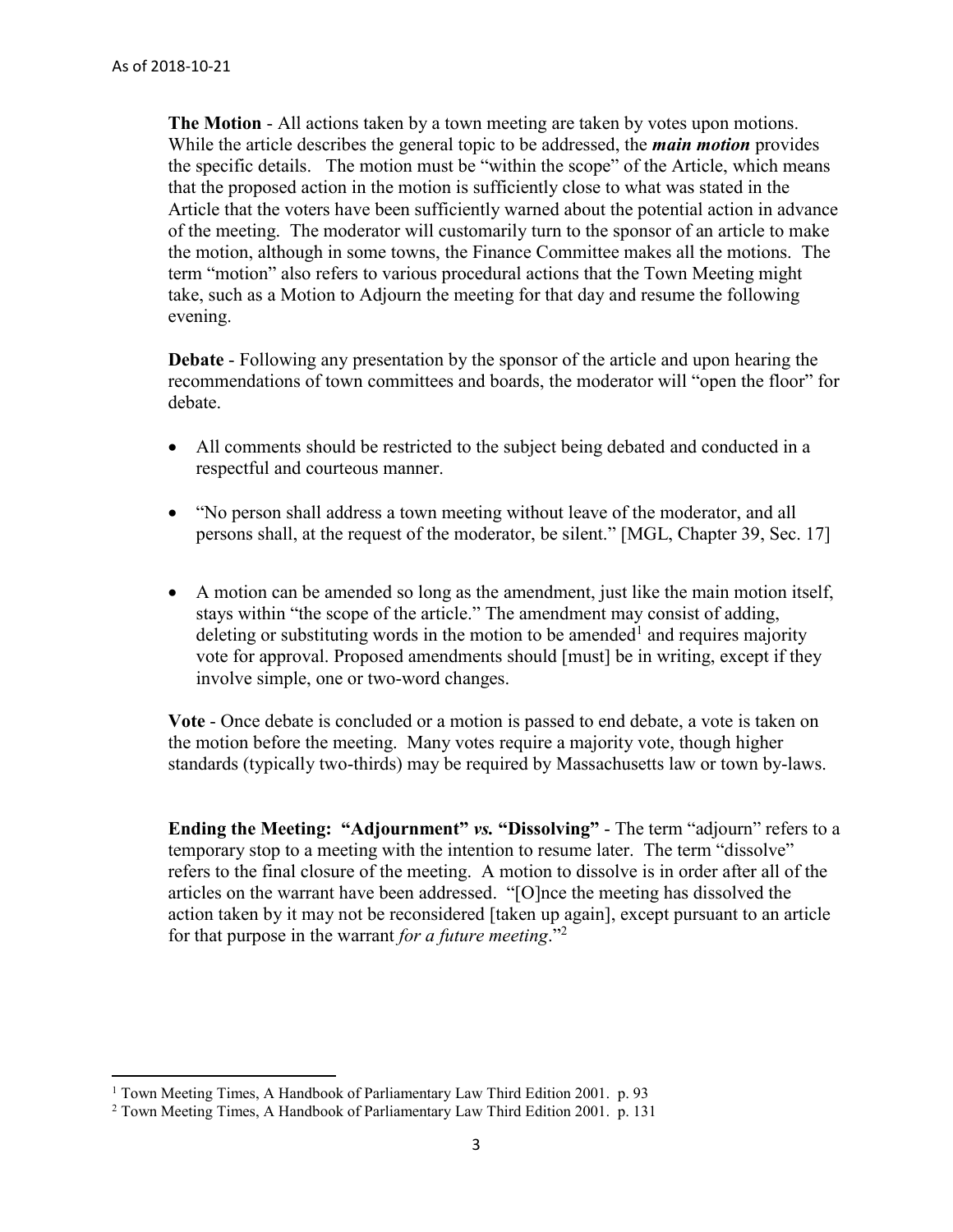# **Guides to Town Meeting**

## **Representative Town Meeting**

<span id="page-3-1"></span><span id="page-3-0"></span>**Lexington:**  <https://www.lexingtonma.gov/about-town-meeting>

**Milton:**  <https://www.townofmilton.org/town-moderator/pages/town-meeting>

**Norwood:**  [http://www.norwoodma.gov/government/committees\\_boards/town\\_meeting/index.php](http://www.norwoodma.gov/government/committees_boards/town_meeting/index.php)

## **Open Town Meeting**

## <span id="page-3-2"></span>**Bedford:**

[https://www.bedfordma.gov/sites/bedfordma/files/file/file/guide\\_to\\_town\\_meeting.pdf](https://www.bedfordma.gov/sites/bedfordma/files/file/file/guide_to_town_meeting.pdf)

## **Boxborough:**

[http://www.boxborough](http://www.boxborough-ma.gov/sites/boxboroughma/files/file/file/2017_box_townmtg_guide_final.pdf)[ma.gov/sites/boxboroughma/files/file/file/2017\\_box\\_townmtg\\_guide\\_final.pdf](http://www.boxborough-ma.gov/sites/boxboroughma/files/file/file/2017_box_townmtg_guide_final.pdf)

**Seekonk:**  <http://www.seekonk-ma.gov/town-moderator/pages/seekonk-town-meeting>

## **Wareham:**

[http://www.wareham.ma.us/sites/warehamma/files/uploads/guide\\_to\\_warrant\\_articles\\_and\\_moti](http://www.wareham.ma.us/sites/warehamma/files/uploads/guide_to_warrant_articles_and_motions_-_depts.pdf) ons - depts.pdf

## **Westborough:**

[https://www.town.westborough.ma.us/sites/westboroughma/files/uploads/townmeetinghandbook](https://www.town.westborough.ma.us/sites/westboroughma/files/uploads/townmeetinghandbook_2015mar5.pdf) [\\_2015mar5.pdf](https://www.town.westborough.ma.us/sites/westboroughma/files/uploads/townmeetinghandbook_2015mar5.pdf)

## **Weston:**

<https://www.weston.org/DocumentCenter/View/469/Guide-to-Town-Meeting-Procedure-PDF>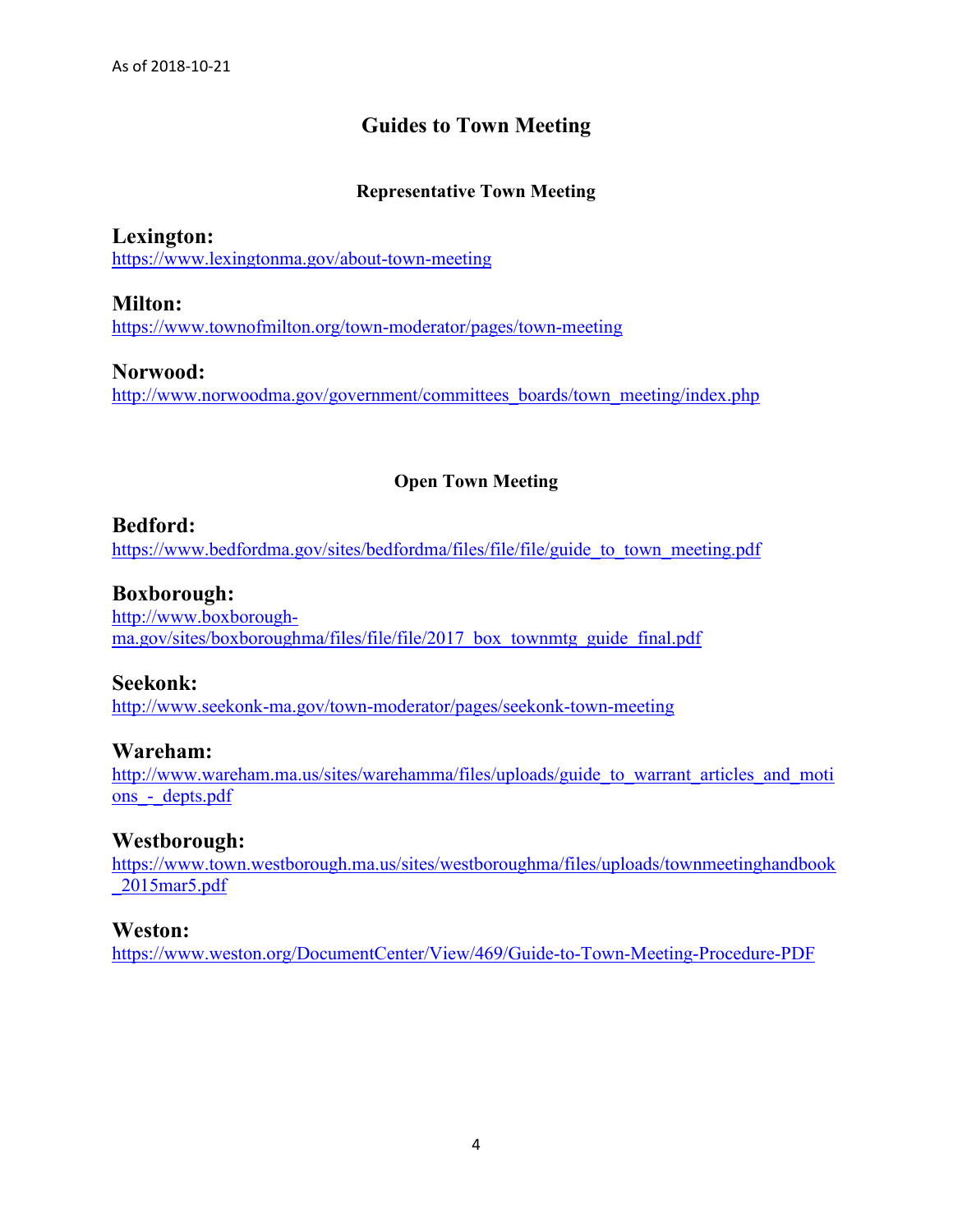# **Glossary of Town Meeting Terms**

<span id="page-4-0"></span>**Article:** Each of the individual items listed in a warrant for action by a Town Meeting.

**Bylaw:** A law made by a local authority (town) and which applies only in their area.

**Consent Agenda:** To facilitate efficient discussion, the Board of Selectmen may propose that a several articles be acted upon collectively, that is by a single vote. Typically, the articles included in a Consent Agenda cover topics that are legally required, but are considered routine and unlikely to be controversial. If a Town Meeting member opposes the inclusion of any proposed article on the consent agenda, the article/motion will be removed from the list and the remaining motions will be put before Town Meeting for a single vote. The removed article/motion will then be considered on its own.

**MGL:** Massachusetts General Law.

**Motion:** A "motion" is a proposal that the Town Meeting take some action. "Substantive motions" are proposals that the body take an official action (*e.g.,* adopt a bylaw, appropriate funds, *etc.*) and any amendments to such proposals already being considered. "Procedural motions" address how the business of the meeting will be conducted (*e.g.,* adjourn the meeting until the next evening, close debate, *etc.*). *The table on following page contains a detailed list describing the various types of motions.* 

**Quorum:** The minimum number of voting members who must be present at a properly called meeting in order to conduct business in the name of the group. The quorum in *[insert Town name]* is *[insert quorum #]*.

**Warrant:** A list of items to be acted on by Town Meeting.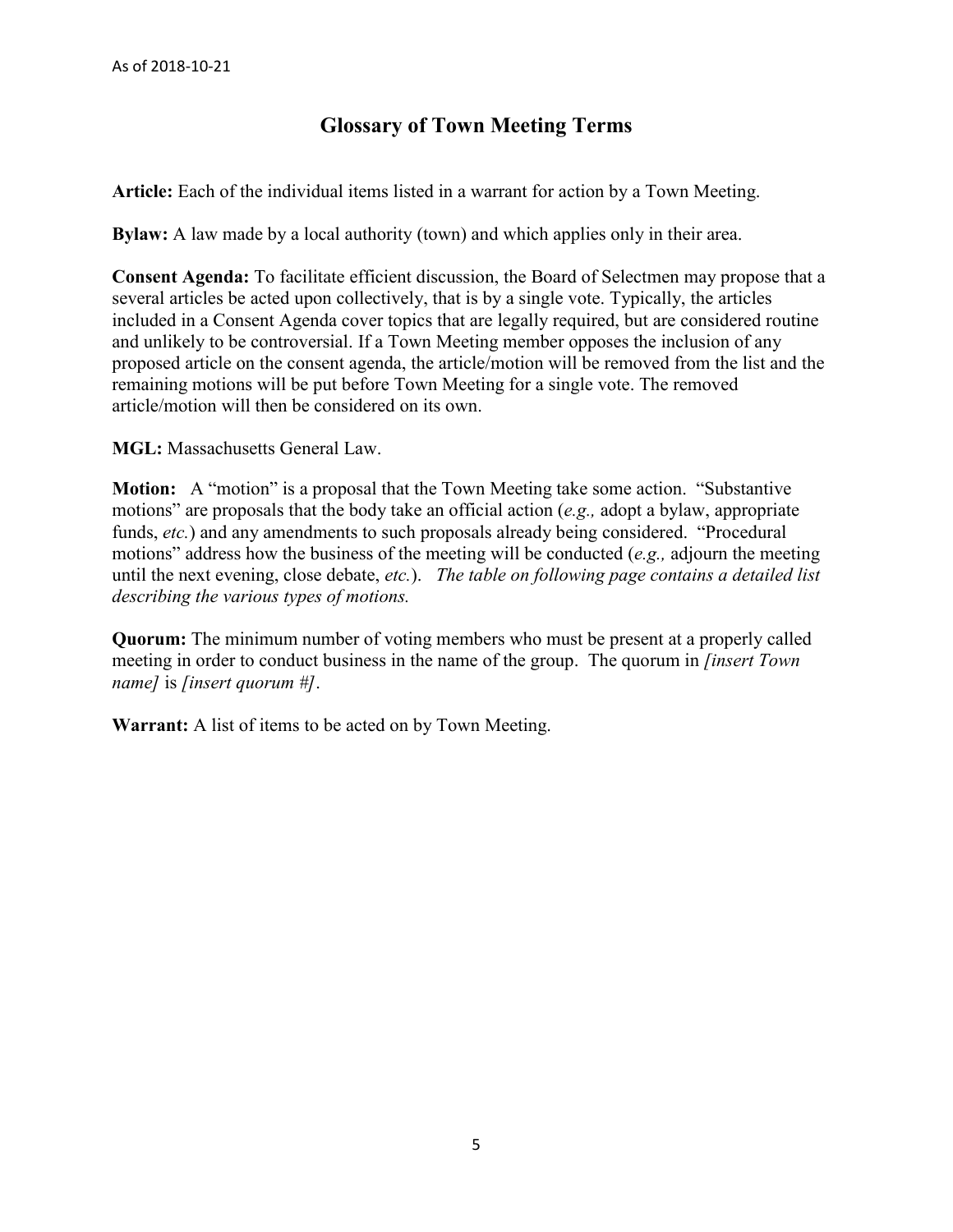## **Types of Motions**

The following list of motions is adapted from *Town Meeting Time*, the procedural handbook that guides most Town Meetings in Massachusetts.

**Privileged Motion**s: *Privileged motions relate to the conduct of the meeting, regardless of whatever particular question, if any, may be pending, and so have priority over all other motions*

- 1. **Dissolve**: Dissolution ends the meeting.
- 2. **Adjourn to a fixed time**: Temporarily stops the meeting. The motion should state fully and clearly the time and place when the meeting will resume.
- 3. **Point of no quorum**: This motion questions if a quorum is in place.
- 4. **Fix the time to (or at) which to adjourn**: This refers to two distinct motions. The first sets the time and place for resumption of the meeting following the next adjournment but does not immediately adjourn the meeting. This can be combined with the second, which sets that time at which the meeting will adjourn. *E.g.,* "I move that the when the meeting concludes the business pending as of 10 p.m, we adjourn to 7 pm tomorrow, in this hall."
- 5. **Question of privilege**: Questions of privilege relate first to the rights and privileges of the meeting collectively, its safety, dignity and the integrity of the proceedings; and second to the rights, reputation and conduct of the voters or town meeting members individually, in their capacity as voters or members. For example, someone who is unable to hear the proceedings may request that the speaker speak more loudly, or that the sound system be adjusted.

**Subsidiary Motions:** *Subsidiary Motions deal directly with the business of a specific main motion. Privileged Motions (see above) have higher priority. The Subsidiary Motions have the following priority ranking among themselves.*

- 6. **Lay on the table**: This motion both brings an immediate end to debate *and* kills (disapproves) the motion to which it pertains.
- 7. **The previous question**: The phrases "I move the previous question" or "I move the question" or "I call the question" or "I move to end debate" all mean that the person has heard all the talk they want to hear and desires to vote on the question. In some towns, moderators exercise their discretion to postpone consideration of this motion if they determine that further debate is appropriate.
- 8. **Limit or extend debate**: This motion may be made to set or extend time limits with respect to any debatable motion or series of debatable motions.
- 9. **Postpone to a time certain**: The motion serves to postpone consideration of an article until a specified time.
- 10. **Commit or refer**: The motion refers an article to a committee or board. The motion should clearly state whether the matter is being referred for further study and report back on what should be done, or also confers authority to take action.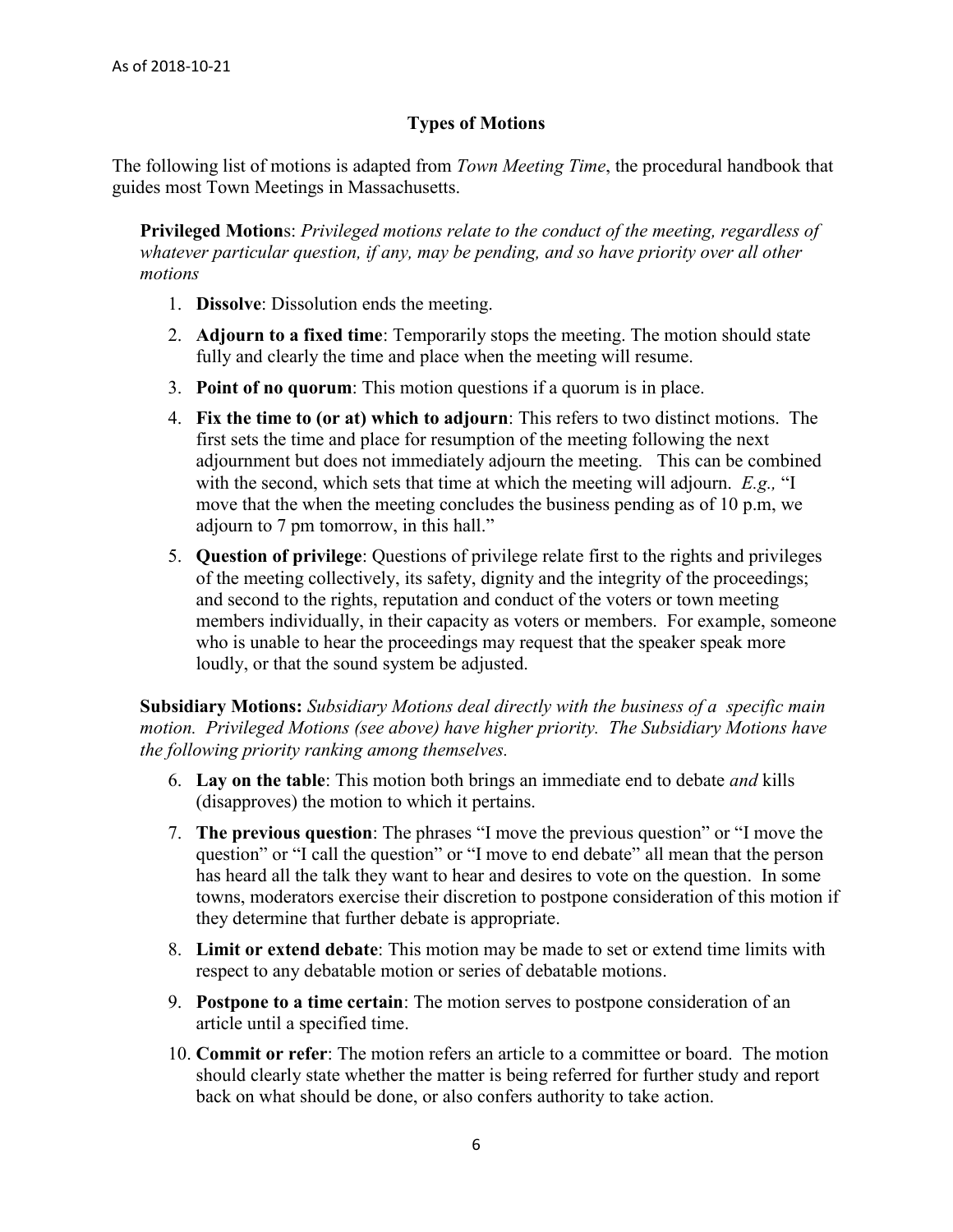- 11. **Amend or substitute**: The motion serves to alter, modify, rephrase a motion on the floor. As with main motions, the amendment must stay within the scope (subject matter) of the article. For example, the main motion made under an article proposing to purchase a new police cruiser cannot be amended to purchase a pickup truck for the Department of Public Works.
- 12. **Postpone indefinitely**: The motion does exactly what its name suggests: postpones indefinitely any further consideration of the motion to which it relates.

**Incidental Motions:** *Incidental motions relate to the conduct of the meeting with respect to the pending business*

- 13. **Point of order**: A point of order is not a motion but a question about the proceedings. For example, if a speaker seems to be discussing a different article than the one then under consideration, a Town Meeting member may rise to a point of order asking the moderator to rule on the relevancy of the speaker's remarks.
- 14. **Appeal [a ruling of the Moderator]**: In Massachusetts, the moderator, by statute [MGL Chapter 39, Section 15], "decides all questions of order".
- 15. **Division of a question**: If a motion can readily and logically be divided into two or more parts for separate consideration, a motion to "divide the question" and vote on the parts separately is in order. Each part may be approved or disapproved separately.
- 16. **Separate consideration**: A motion for separate consideration closely resembles a motion to divide the question, but differs in two respects 1) It may be applied to a proposition, such as a building code, which falls naturally into parts but which is so interrelated that the parts will not stand alone; and 2) The action, if any, taken on each part is not final until the action on the whole proposition at the end.
- 17. **Fix method of voting**: Calls for a vote on the method a vote will be taken (for example, a voice vote, counted vote, or secret ballot).
- 18. **Nomination to committees**: A motion for individuals to serve on a committee elected by the meeting.
- 19. **Withdraw or modify a motion**: Once a motion has been made (and seconded, if so required), it cannot be withdrawn without consent of the meeting. This motion requests such consent.
- 20. **Suspension of rules**: Rules relating to the conduct of the meeting, such as order of business, may be suspended but require two-thirds vote unless there is unanimous consent. Rules protecting absentees may not be suspended at all. Rules protecting minorities may be suspended only by unanimous consent.

**Main Motions:** *These refer to the motions made to adopt or otherwise dispose of the matters addressed by each Article***.** 

- 21. **Main motion**: All actions taken by town meeting are taken by votes upon motions. The first motion made on an article is the main motion.
- 22. **Reconsider or rescind**: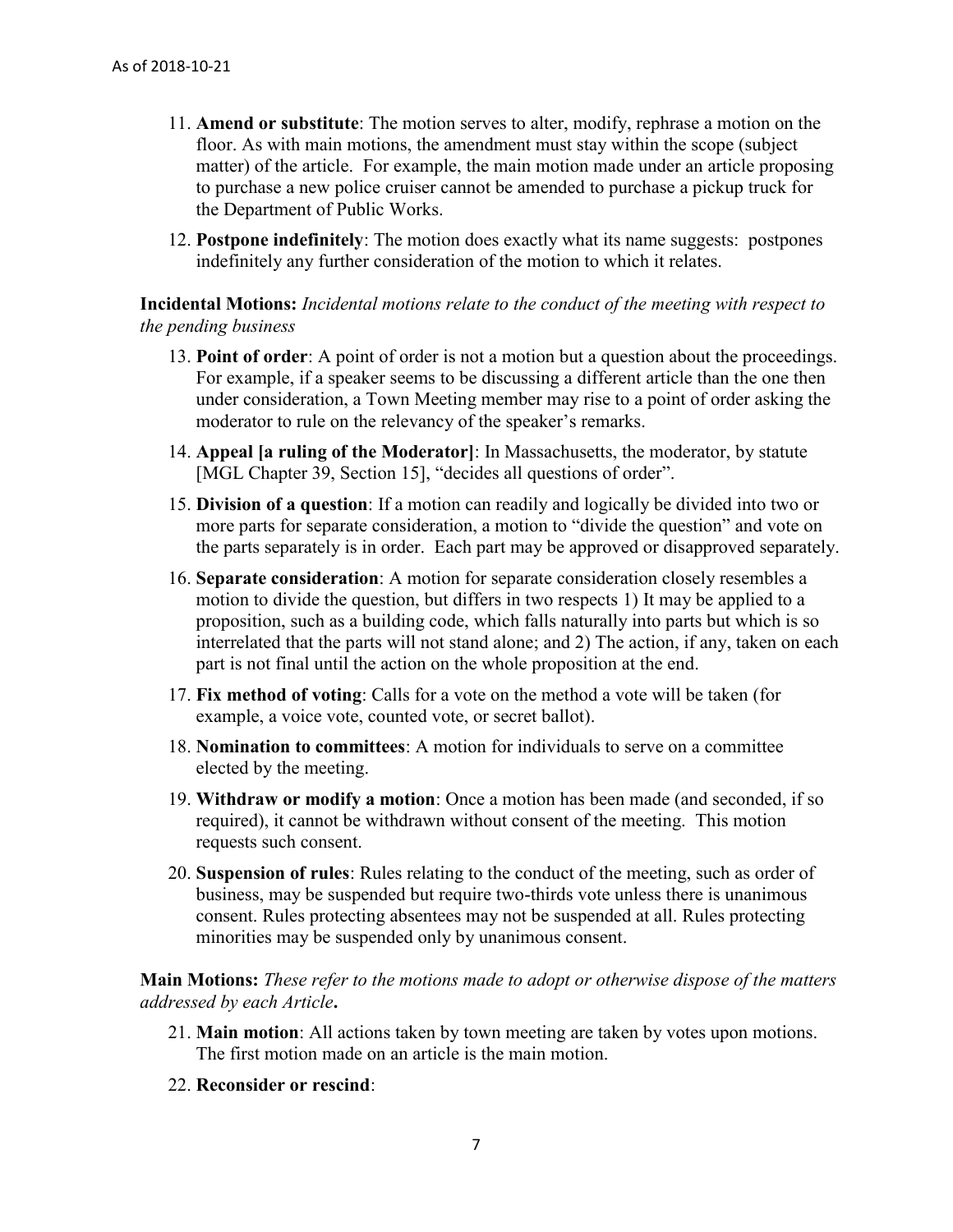- o A Motion to Reconsider reopens debate on a question that had previously been decided. It results in a temporary postponement of final action and subjects the main motion to a new vote. Towns vary in their rules and procedures as to when and under what circumstances motions for reconsideration may be offered. *[If town bylaws, traditions, or practices govern this, moderators should add specifics here.]*
- o A Motion to Rescind combines a vote to reconsider and a vote to annul or reverse the previous action. In other words, when a Motion to Reconsider is made, the practical question is "Shall the Meeting reopen debate and thereafter take a second vote on the previous action?" For a Motion to Rescind, the practical question is "Shall the meeting reverse the previous action?"
- 23. **Take from the table**: A motion to resume debate on an article than had previously been laid on the table [*see* #6 Lay on the table]
- 24. **Advance an article**: In the absence of a by-law to the contrary, the meeting has the power to change the order of articles.

*The table on the following page summarizes the procedural rules for each of the above motions.*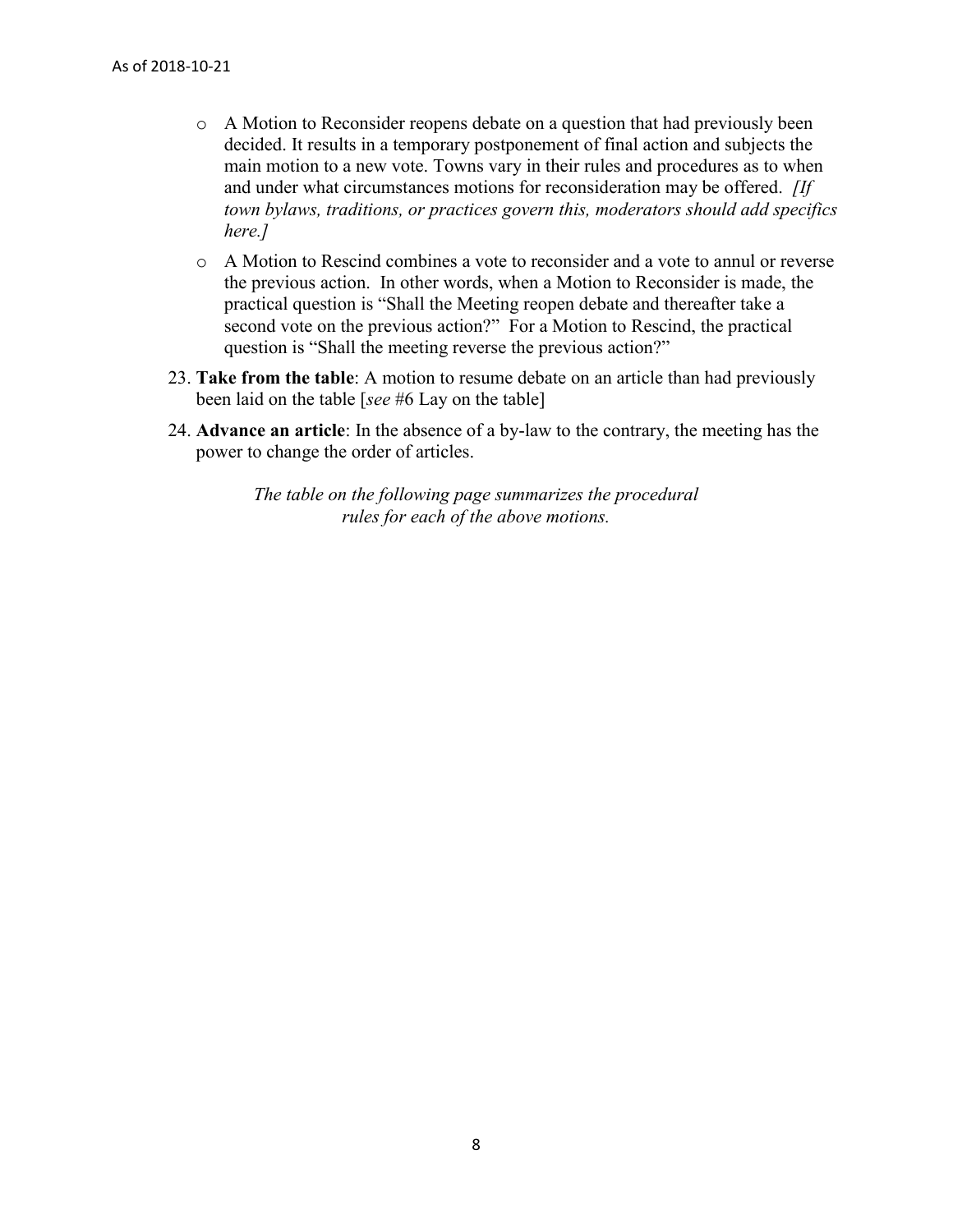$\overline{a}$ 

# **Guide to Town Meeting Motions<sup>1</sup>**

<span id="page-8-0"></span>

| <b>Privileged Motions: Relate to Conduct of Entire Meeting</b> |                                  |                    |            |                     |                  |                   |                  |  |  |
|----------------------------------------------------------------|----------------------------------|--------------------|------------|---------------------|------------------|-------------------|------------------|--|--|
|                                                                |                                  | Second             |            |                     | Vote             | May               | May              |  |  |
|                                                                | Rank Motion                      | <b>Required</b>    |            | Debatable Amendable | Required         | Reconsider        | Interrupt        |  |  |
| $\mathbf{1}$                                                   | Dissolve (end) the meeting       | Yes                | No         | No                  | Maj.             | No                | No               |  |  |
| $\overline{2}$                                                 | Adjourn to a fixed time or       |                    |            |                     |                  |                   |                  |  |  |
|                                                                | recess                           | Yes                | Yes        | Yes                 | Maj.             | No                | N <sub>o</sub>   |  |  |
| 3                                                              | Point of no quorum               | No                 | No.        | No                  | None             | No.               | No               |  |  |
| $\overline{4}$                                                 | Fix the time to (or at) which to |                    |            |                     |                  |                   |                  |  |  |
|                                                                | adjourn                          | Yes                | Yes        | Yes                 | Maj.             | Yes               | <b>No</b>        |  |  |
| 5                                                              | Question of privilege            | No                 | <b>No</b>  | No                  | None             | No                | Yes              |  |  |
| <b>Subsidiary Motions: Relate to Main Motion</b>               |                                  |                    |            |                     |                  |                   |                  |  |  |
|                                                                |                                  | Second             |            |                     | Vote             | May               | May              |  |  |
|                                                                | Rank Motion                      | Required           |            | Debatable Amendable | Required         | Reconsider        | Interrupt        |  |  |
| 6                                                              | Lay on the table (defer debate)  | Yes                | No         | No                  | 2/3              | Yes               | No.              |  |  |
|                                                                | Call the question (end debate    |                    |            |                     |                  |                   |                  |  |  |
| 7                                                              | and vote)                        | Yes                | No.        | No                  | 2/3              | No.               | <b>No</b>        |  |  |
| 8                                                              | Limit or extend debate           | Yes                | No.        | No                  | 2/3              | Yes               | No.              |  |  |
| 9                                                              | Postpone to a time certain       | Yes                | Yes        | Yes                 | Maj.             | Yes               | No               |  |  |
| 10                                                             | Commit or refer                  | Yes                | Yes        | Yes                 | Maj.             | Yes               | No.              |  |  |
| 11                                                             | Amend or substitute              | Yes                | Yes        | Yes                 | Maj.             | Yes               | N <sub>o</sub>   |  |  |
| 12                                                             | Postpone indefinitely            | Yes                | Yes        | No                  | Maj.             | Yes               | No               |  |  |
| <b>Incidental Motions</b>                                      |                                  |                    |            |                     |                  |                   |                  |  |  |
|                                                                |                                  | Second             |            |                     | Vote             | May               | May              |  |  |
|                                                                | <b>Rank Motion</b>               | Required           |            | Debatable Amendable | Required         | Reconsider        | Interrupt        |  |  |
|                                                                | Point of order                   | No                 | No         | No                  | None             | No                | Yes              |  |  |
| which it arises                                                | Division of a question           | Yes                | Yes        | Yes                 | Maj.             | No                | <b>No</b>        |  |  |
|                                                                | Separate consideration           | Yes                | <b>Yes</b> | Yes                 | Maj.             | No.               | No.              |  |  |
|                                                                | Fix the method of voting         | Yes                | Yes        | Yes                 | Maj.             | Yes               | <b>No</b>        |  |  |
|                                                                | Nominations to committees        | No                 | No         | No                  | Plur.            | No                | No.              |  |  |
| Same rank as motion out                                        | Withdraw or modify a motion      | <b>No</b>          | No         | No                  | Maj.             | No                | <b>No</b>        |  |  |
|                                                                | Suspension of rules              | Yes                | No.        | No                  | 2/3              | No                | No.              |  |  |
| <b>Main Motions</b>                                            |                                  |                    |            |                     |                  |                   |                  |  |  |
|                                                                | Rank Motion                      | Second<br>Required |            | Debatable Amendable | Vote<br>Required | May<br>Reconsider | May<br>Interrupt |  |  |
|                                                                | None Main motion                 | Yes                | Yes        | Yes                 | Var.             | Yes               | Yes              |  |  |
| $\ast$                                                         | Reconsider or rescind            | Yes                | $\ast$     | No                  | Maj.             | No                | No               |  |  |
|                                                                | None Take from the table         | Yes                | No         | No                  | Maj.             | No                | No               |  |  |
|                                                                | None Advance an article          | Yes                | Yes        | Yes                 | Maj.             | Yes               | No               |  |  |

<sup>&</sup>lt;sup>1</sup> Adapted from *Town Meeting Time*, Johnson, Trustman and Wadsworth, Massachusetts Moderators Association, 3rd Edition (2001).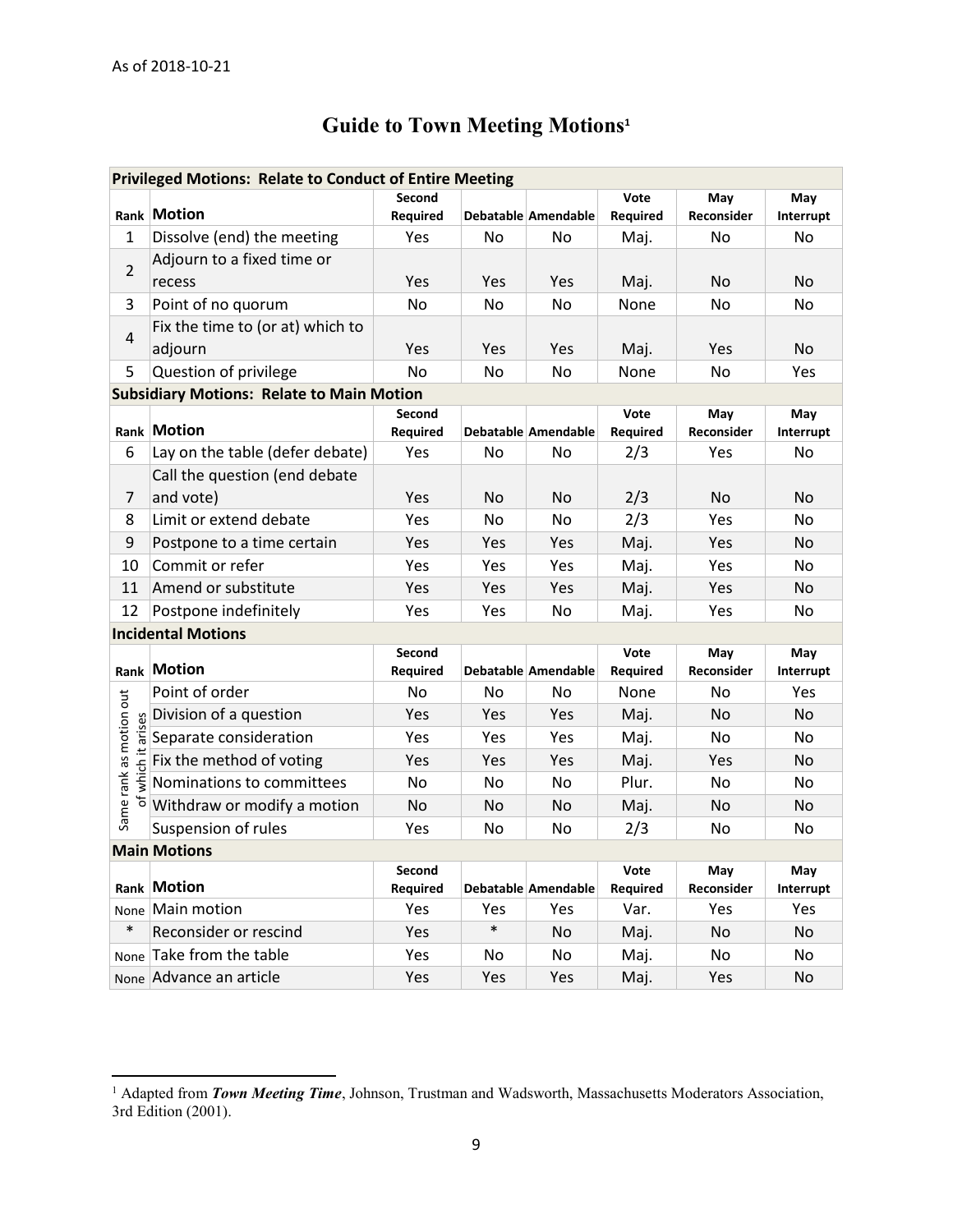# **Glossary of Common Municipal Finance Terms**

<span id="page-9-0"></span>**Appropriation:** An authorization granted by a legislative body to make expenditures and to incur obligations for specific purposes. An appropriation is usually limited in amount and the time when it can be expended.

**Assessments:** Amounts the State automatically deducts from Local Aid to cover the cost of certain State and county programs. These include *e.g.,* the MBTA, Essex Regional Emergency Communications Centers, Mosquito Control, and others. Assessments are shown on the Cherry Sheet.

**Budget:** See Omnibus or Operating Budget

**Capital Budget:** A plan of proposed capital outlays for a fiscal year and the means of financing them. Capital items are items costing a certain amount, generally defined by a town's financial policy, and having a useful life of five or more years.

**Capital Exclusion:** A vote to exclude from the levy limit the cost of a capital project. This exclusion only affects the levy limit for the year in which the project was undertaken.

**Chapter 70:** Chapter 70 is the statute that describes the school funding formula and education aid distributed by the State.

**Chapter 90:** Funds distributed to cities and towns to fund highway projects. Chapter 90 is based on a formula consisting of road local mileage, local employment level, and population estimates.

**Cherry Sheet:** The official notification to cities, towns, and regional school districts of the next fiscal year's State aid and assessments. The name comes from the cherry colored paper on which they used to be printed.

**Community Preservation Act [CPA]:** The CPA helps communities preserve open space and historic sites, create affordable housing, and develop outdoor recreational facilities. The CPA is funded through a local option surcharge on property tax bills and a state match on those surcharges.

**Convey**: Conveyance is the act of transferring an ownership interest in property from one party to another. The term is used to transfer property from one town entity to another, and not an outside party.

**Debt Exclusion:** A vote to exclude from the levy limit the costs of debt service for capital projects. This exclusion remains in effect for the life of the debt; once the debt (principal and interest) is paid off the excluded amount is removed from the tax rate.

**Debt Service:** Payment of interest and principal related to debt.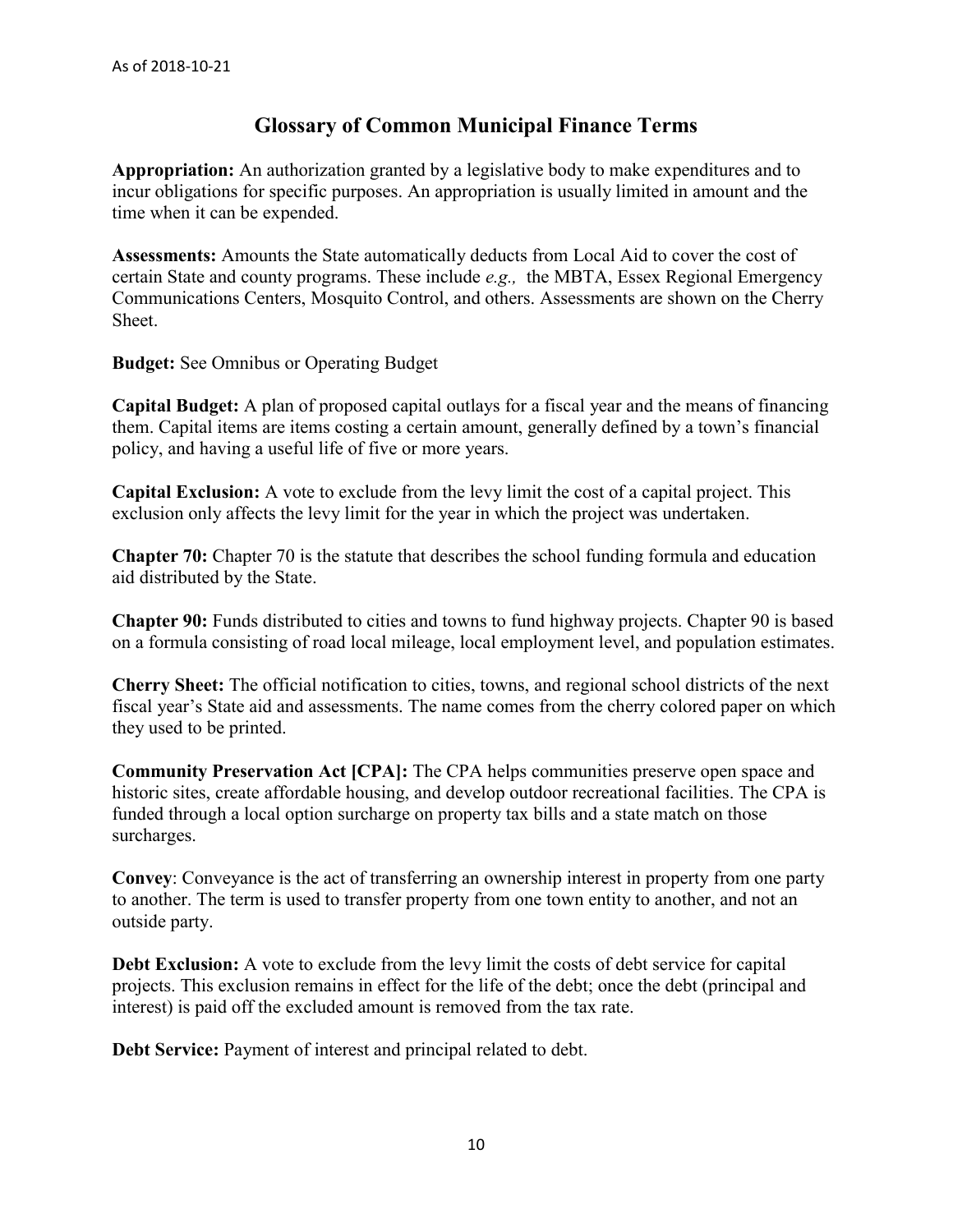**Enterprise Fund:** A standalone fund with its own assets, liabilities, fund balance, revenues and expenses in which a municipal service is operated as a business unit. Costs of the service are primarily recovered from user charges and may be supplemented by general revenues.

**Expenditure:** The spending of money by the town and schools for the programs or projects within the approved budget.

**FTE:** A full-time equivalent employee based on a 40-hourwork week. May be one or more employees, but the total weekly hours equal 40.

**Fiscal Year (FY):** A 12-month period, beginning July 1 and ending June 30, to which the annual budget applies and at the end of which a governmental unit determines its financial position and the results of its operations. The number attached to the letters "FY" represents the calendar year in which the fiscal year ends; for example, FY20 is the fiscal year which begins July 1, 2019 and ends June 30, 2020.

**Foundation Budget:** The spending target under the Education Reform Act of 1993 for each school district as the level necessary to provide an adequate education for all students.

Free Cash: Certified as of each July 1 by the State, this is the portion of Undesignated Fund Balance available for appropriation. It is not cash per se, but rather is the total of cash and receivables less current liabilities and earmarked reserves, reduced also by reserves for uncollected taxes. It is made up of Turn Backs (unexpended appropriations), revenues that came in higher than budgeted, and Free Cash carried forward from the prior fiscal year.

**General Fund:** The fund into which the general (non-earmarked) revenues of the town are deposited and from which money is appropriated to pay expenses.

**General Obligation Bonds:** Bonds issued by the Town that are backed by the full faith and credit of its taxing authority.

**Level-Service Budget:** A budget that describes the funding required for maintaining current levels of service or activity, plus cost increases for contractual and mandated obligations. It brings previously-approved programs forward at existing levels of service.

Levy or Property Tax Levy: The revenue a community can raise through real and personal property taxes.

**Levy Ceiling:** The maximum amount of property taxes a community can levy. The Levy Ceiling is equal to 2 ½ percent of the total full and fair cash values of all taxable real and personal property in the community.

Levy Limit: The maximum the levy can be in a given year. It is equal to the previous year's levy limit times 2½% plus new growth and amounts authorized by overrides. The Levy Limit is determined annually by the Massachusetts Department of Revenue.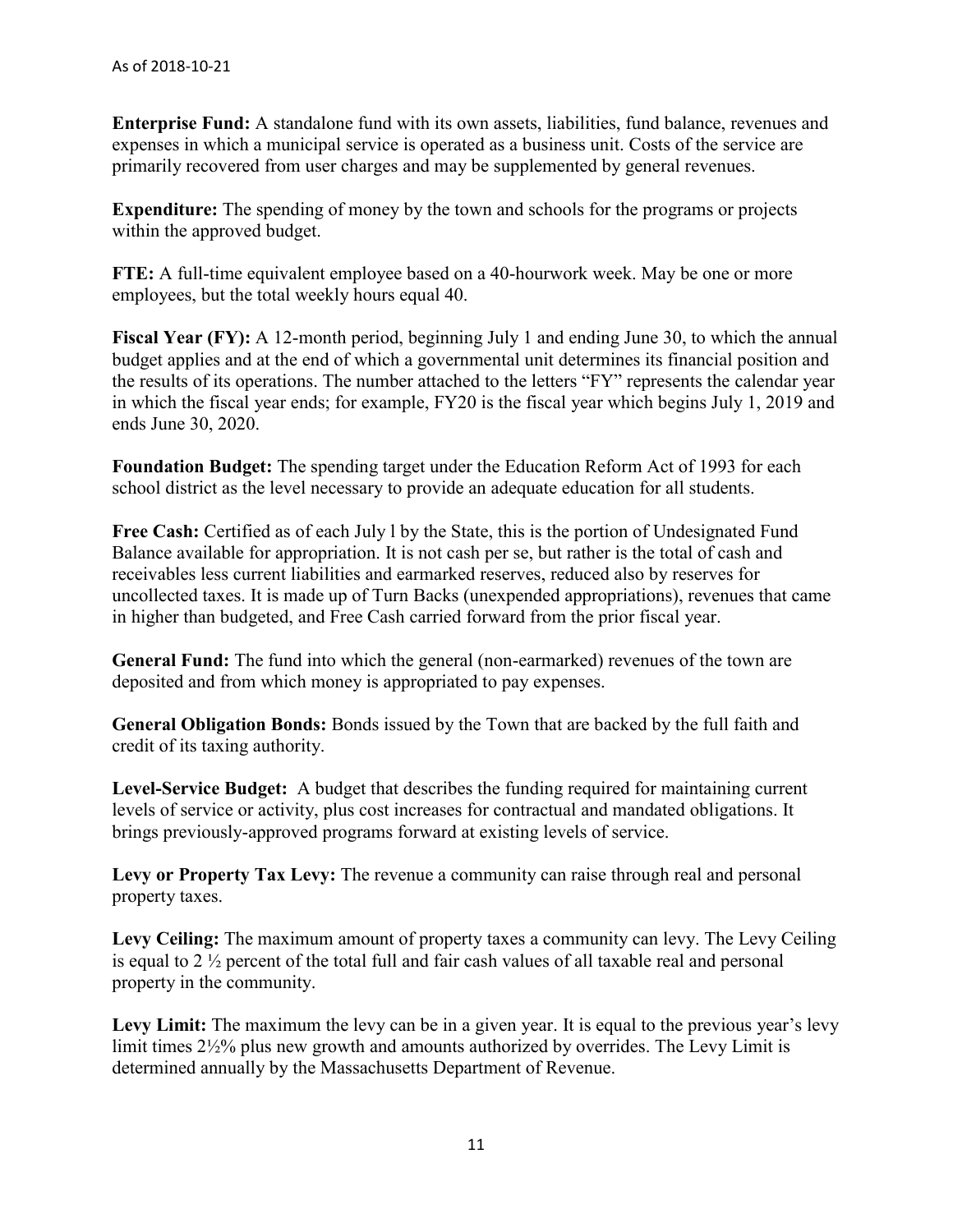**Local Aid:** Revenue allocated by the State to cities, towns, and regional school districts. Local Aid is distributed by the Cherry Sheets.

**Local Receipts:** Locally generated revenues, other than real and personal property taxes. Examples include motor vehicle excise, hotel/motel/meals excise, permit fees, rentals, and charges.

**New Growth:** The additional value of new development and other growth in the tax base that is not the result of revaluation. New growth is calculated by multiplying the increases in assessed valuation by the tax rate.

**Omnibus or Operating Budget:** A plan for allocating resources to support particular services, purposes, and functions over a specified period of time. The Omnibus Budget is the spending plan for a particular fiscal year.

**Other Post-Employment Benefits (OPEB):** The set of benefits, other than pensions, that government employees earn while actively working, but do not receive until they retire. The most significant is health insurance for retirees, their spouses, and in some cases their beneficiaries.

**Override:** A vote to increase the amount of property tax revenue in excess of the automatic 2  $\frac{1}{2}$ percent allowed under Proposition 2 ½. An override permanently raises the Levy Limit unless later reversed.

**Payment in Lieu of Taxes (PILOT):** An agreement between a municipality and an entity not subject to taxation, such as a charitable or educational organization, in which the payer agrees to make a voluntary payment to the municipality.

**Proposition 2 1/2:** A State law, enacted by citizen initiative petition in 1980, that regulates local property tax administration and limits the amount of revenue –the levy –a city or town may raise from local property taxes each year.

**Raise or Raise and Appropriate:** A phrase used to identify a funding source for an expenditure which refers to money generated by the tax levy or other local receipt.

**Reserve Fund:** A fund appropriated each year that may be used by vote of the Finance Committee for "extraordinary or unforeseen expenditures."

**Revolving Fund:** Those funds that may be used for special uses. For example, Recreation fees may be paid into a revolving fund and expenditures made without further appropriation. Revolving funds are established by State law and Town bylaw.

**Stabilization Fund:** A fund designed to accumulate amounts for capital and other future spending purposes, although it may be appropriated for any lawful purpose (MGL Ch. 40 §SB). Stabilization Funds may be established for different purposes and interest generated by such funds is added to and becomes part of the Stabilization Fund. A two-thirds vote of Town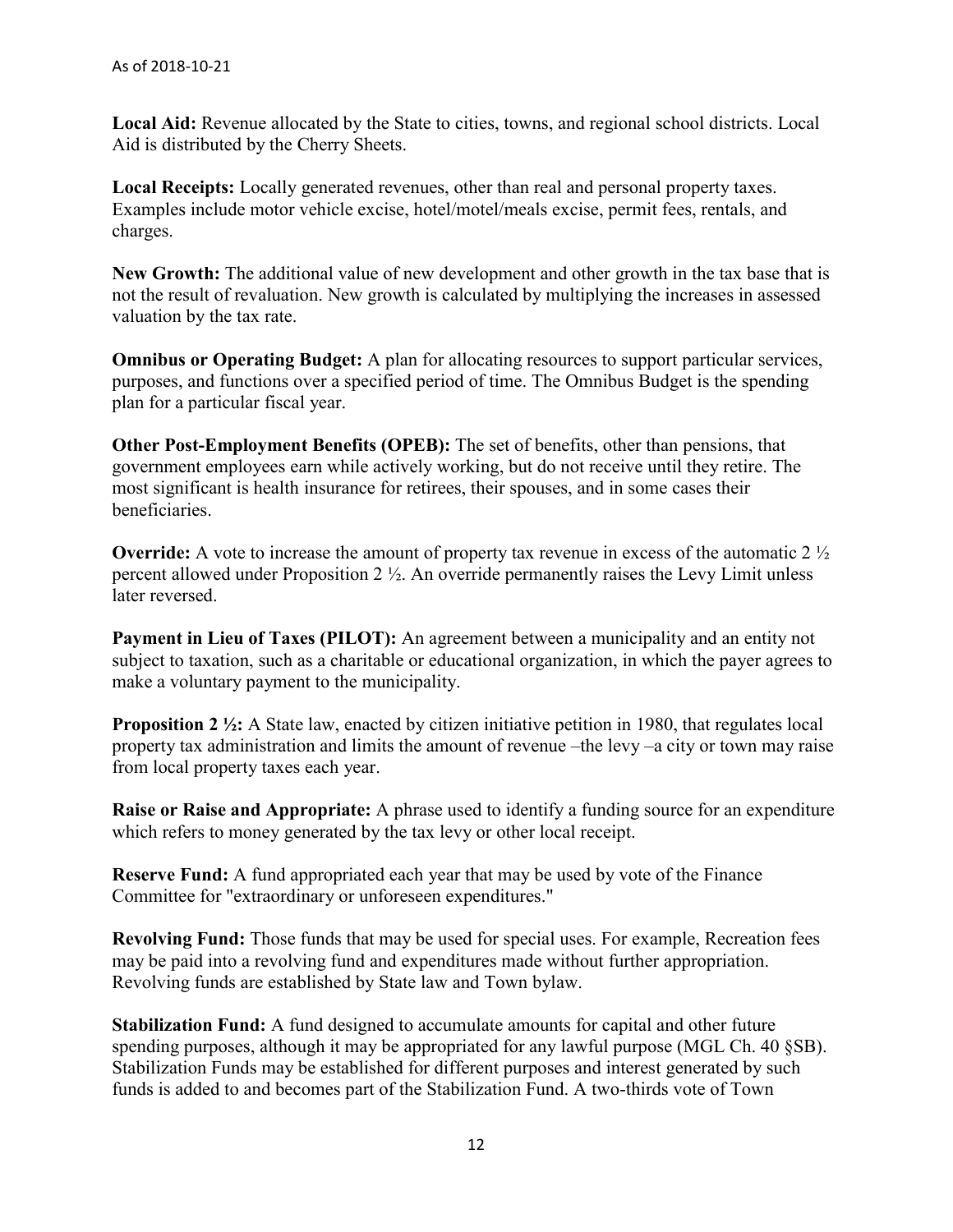Meeting is required to establish, amend the purpose of, or appropriate money out of a Stabilization Fund.

**Tax Title:** A collection procedure that secures a city's or town's lien on real property and protects the municipality's right to payment of overdue property taxes

**Turn Back:** Unexpended funds from a prior fiscal year's operating budget which are returned to the Town and which ultimately revert to Free Cash.

**Unclassified:** Expenditure items that are not within a particular department's budget. Examples include regional pension assessments, insurances, unemployment, and others.

**Underride:** A vote to decrease the levy limit under Proposition 2 ½. An underride permanently reduces the Levy Limit unless later reversed.

**Warrant:** A list of items to be acted on by Town Meeting.

**Warrant Article:** Each of the individual items listed in a warrant for action by a Town Meeting.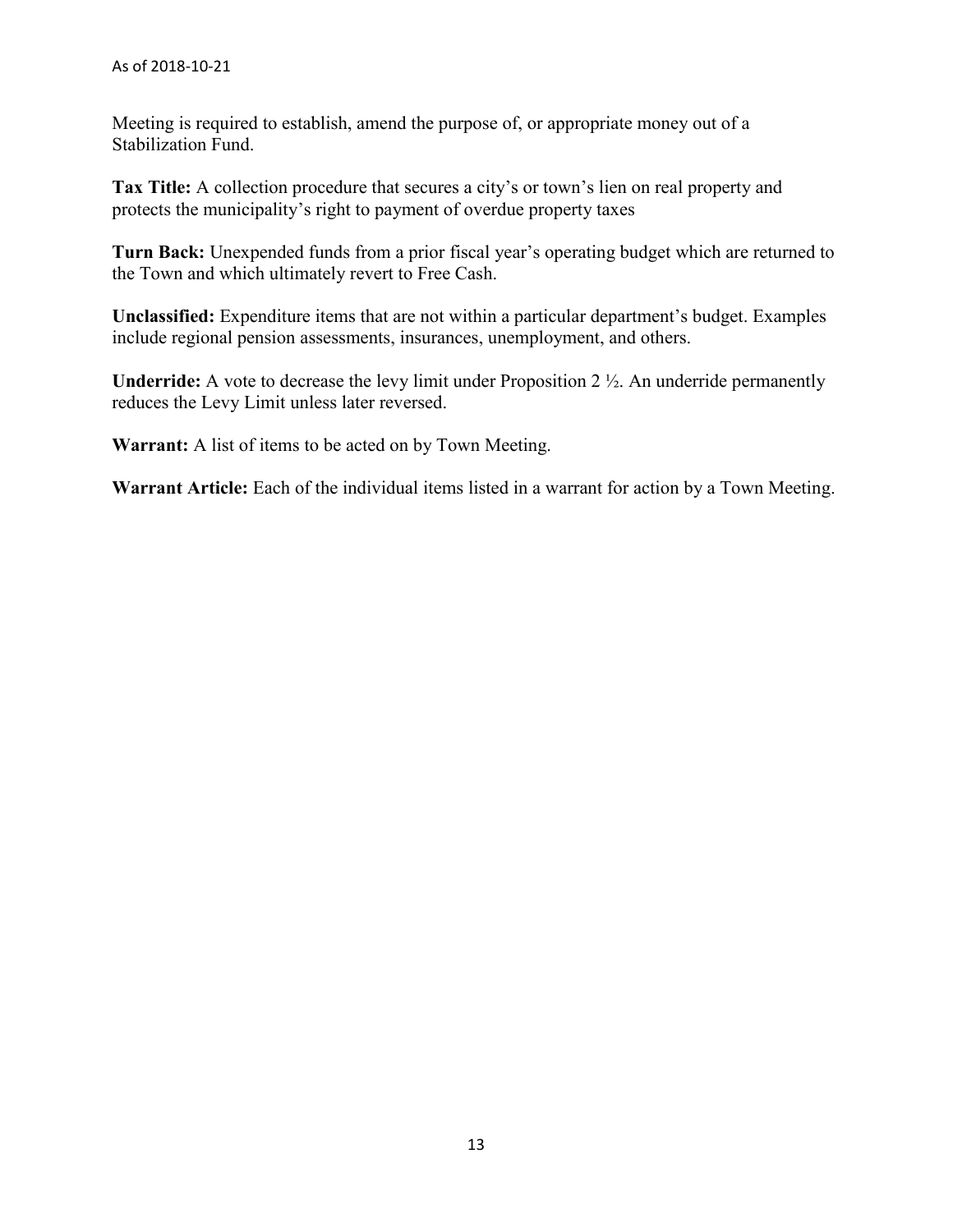# **Frequently Asked Questions**

## <span id="page-13-0"></span>**Andover:**

- 1. [How to place an article on the Annual Town Meeting Warrant?](https://andoverma.gov/Faq.aspx?QID=196)
- 2. [How to place an article on a Special Town Meeting Warrant?](https://andoverma.gov/Faq.aspx?QID=197)
- 3. [How to attend Town Meeting?](https://andoverma.gov/Faq.aspx?QID=198)
- 4. [How to move a Warrant article at Town Meeting?](https://andoverma.gov/Faq.aspx?QID=199)
- 5. [How to be recognized to speak at Town Meeting?](https://andoverma.gov/Faq.aspx?QID=200)
- 6. [How to Make a Motion & Amend an Article?](https://andoverma.gov/Faq.aspx?QID=201)

## **Bedford:**

- What do I need to know about the check in process for Town Meeting?
- Last fall I could not find a parking place for Town Meeting. Where do I park if the lots in [front of the High School are full?](https://www.bedfordma.gov/town-manager/town-meeting/faq/last-fall-i-could-not-find-a-parking-place-for-town-meeting-where-do-i)
- Who can attend Town Meeting? Who can vote? Who can speak?
- What is the Warrant? Why is the motion made at Town Meeting sometimes different [from what is published in the Warrant?](https://www.bedfordma.gov/town-manager/town-meeting/faq/what-is-the-warrant-why-is-the-motion-made-at-town-meeting-sometimes)
- Where can I read the rules?
- What to Think About Before You Speak at Town Meeting.
- Why Do Voters Need to Attend Town Meeting?
- What Is an Open Town Meeting?
- [What Bedford's Town](https://www.bedfordma.gov/town-manager/town-meeting/faq/what-bedfords-town-meeting-is-not) Meeting is NOT.
- How can I volunteer to be on a town committee?
- [How do I submit a Petitioner's Article for the Town Warrant?](https://www.bedfordma.gov/town-manager/town-meeting/faq/how-do-i-submit-a-petitioners-article-for-the-town-warrant)
- When is Town Meeting?

## **Middleton:**

- 1. [What is the quorum for a Town Meeting?](http://middletonma.gov/FAQ.aspx?TID=26)
- 2. [Who may speak?](http://middletonma.gov/FAQ.aspx?TID=26)
- 3. [Who may vote?](http://middletonma.gov/FAQ.aspx?TID=26)
- 4. [Is the warrant the agenda?](http://middletonma.gov/FAQ.aspx?TID=26)
- 5. [How do I know which article the Town Meeting is considering?](http://middletonma.gov/FAQ.aspx?TID=26)
- 6. [How is the budget considered?](http://middletonma.gov/FAQ.aspx?TID=26)
- 7. [When is the Town Meeting ended?](http://middletonma.gov/FAQ.aspx?TID=26)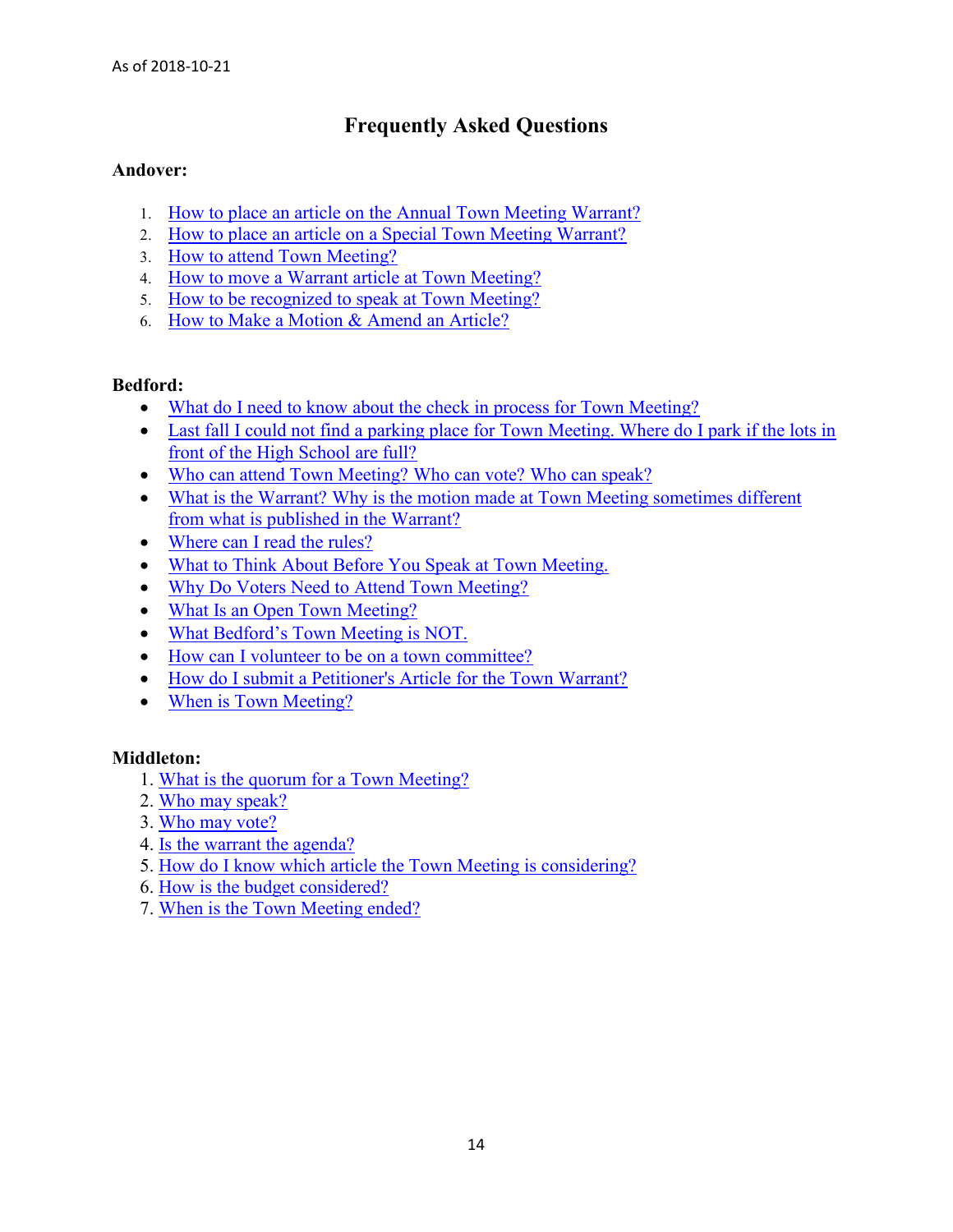# **Guides for Submitting Citizen's Petitions**

### <span id="page-14-0"></span>*MGL, Chapter 39, Sec. 10:*

*"The selectmen shall insert in the warrant for the annual meeting all subjects the insertion of which shall be requested of them in writing by ten or more registered voters of the town and in the warrant for every special town meeting all subjects the insertion of which shall be requested of them in writing by one hundred registered voters or by ten per cent of the total number of registered voters of the town whichever number is the lesser."*

#### **Andover:**

If you intend to present an article to an Annual or a Special Town Meeting use the forms shown below and review these suggestions that may help you with the process:

- Make sure you check the date that the warrant closes -- the Town Clerk's Office will have these dates. Allow time to gather the necessary signatures in support of your article.
- The name of the person petitioning the article is generally listed first on the form.
- A registered voter must be able to read the proposed warrant article when signing. Signatures should appear on the petition with the proposed warrant article. Circulate as many petition forms as necessary to get the required number of signatures.
- For all articles, we suggest that you contact the appropriate department for help with the wording of the article. We encourage you to do this early so that departments can effectively help you through the process.
- It is recommended that the petitioner use the words "To see if the Town will vote to." at the start of the article.
- The petitioner may be called to a public hearing of the Finance Committee or other committees, like the Planning Board, and asked to speak to the merits of the article.
- Citizen petitions must be moved by a registered voter at the meeting. If someone other than the petitioner will move the article, we ask for this information so that the Moderator may call on the person by name at the Meeting.
- Please check with the Town Clerk for any questions you may have.

[https://andoverma.gov/DocumentCenter/View/664/Private-Warrant-Article-Form---Annual-](https://andoverma.gov/DocumentCenter/View/664/Private-Warrant-Article-Form---Annual-Town-Meeting-PDF-)[Town-Meeting-PDF-](https://andoverma.gov/DocumentCenter/View/664/Private-Warrant-Article-Form---Annual-Town-Meeting-PDF-)

[https://andoverma.gov/DocumentCenter/View/666/Private-Warrant-Article-Form---Scheduled-](https://andoverma.gov/DocumentCenter/View/666/Private-Warrant-Article-Form---Scheduled-Special-Town-Meeting-PDF-)[Special-Town-Meeting-PDF-](https://andoverma.gov/DocumentCenter/View/666/Private-Warrant-Article-Form---Scheduled-Special-Town-Meeting-PDF-)

## **Colrain:**

May voters place articles on the warrant?

Yes, voters may "insert" articles in the warrant. They have to do it before selectmen "close" the warrant.

To insert an article in the warrant for an annual Town Meeting, at least 10 registered voters of the town must sign a written request. The written request of registered voters for the insertion of subjects in town meeting warrants shall not be valid unless the required number of registered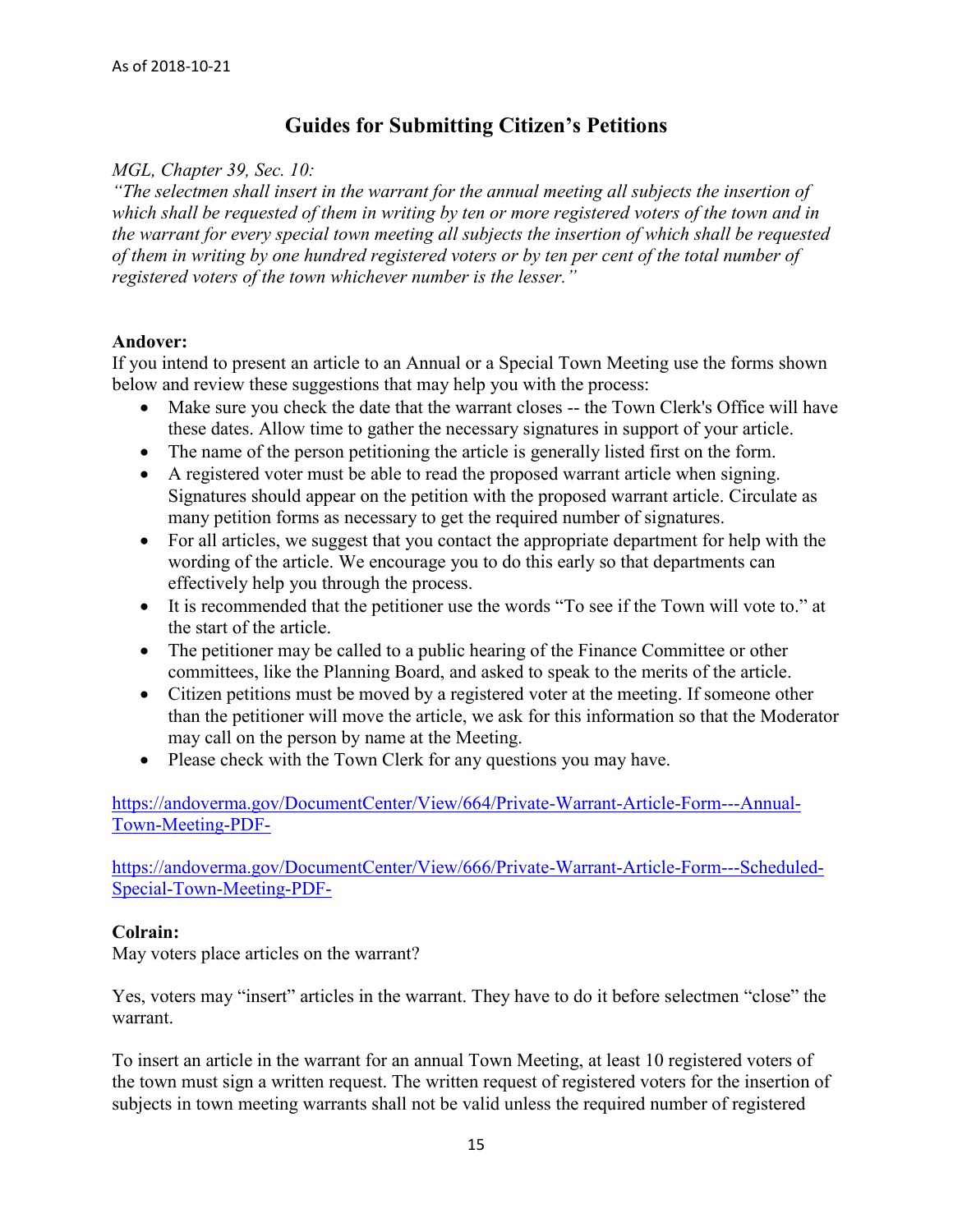voters not only sign their names but also state their residence, with street and number, if any. Voters do not have to include their addresses after their signatures, but it is a good idea.

If you want a sample of an article to use to draft your article, go to town hall and ask for a copy of the annual report, or check if your town has a website and publishes the annual report there. The annual report will have warrants from the previous year's Town Meeting, which you can use as samples. For further assistance, contact the town clerk or town counsel.

Citizens may insert an article in the warrant for a special Town Meeting. Selectmen shall insert in the warrant for every special town meeting all subjects which shall be requested by 100 registered voters or 10% of the total number of voters, whichever is lesser.

## **Eastham:**

[https://www.eastham-ma.gov/sites/easthamma/files/uploads/petitioned\\_articles\\_instructions.pdf](https://www.eastham-ma.gov/sites/easthamma/files/uploads/petitioned_articles_instructions.pdf)

## **Nahant:**

[http://www.nahant.org/documents/clerk/town\\_of\\_nahant\\_citizen\\_petition\\_form\\_2017.pdf](http://www.nahant.org/documents/clerk/town_of_nahant_citizen_petition_form_2017.pdf)

## **Swampscott:**

[http://www.town.swampscott.ma.us/sites/swampscottma/files/uploads/town\\_meeting\\_citizen\\_pet](http://www.town.swampscott.ma.us/sites/swampscottma/files/uploads/town_meeting_citizen_petition_form.pdf) ition form.pdf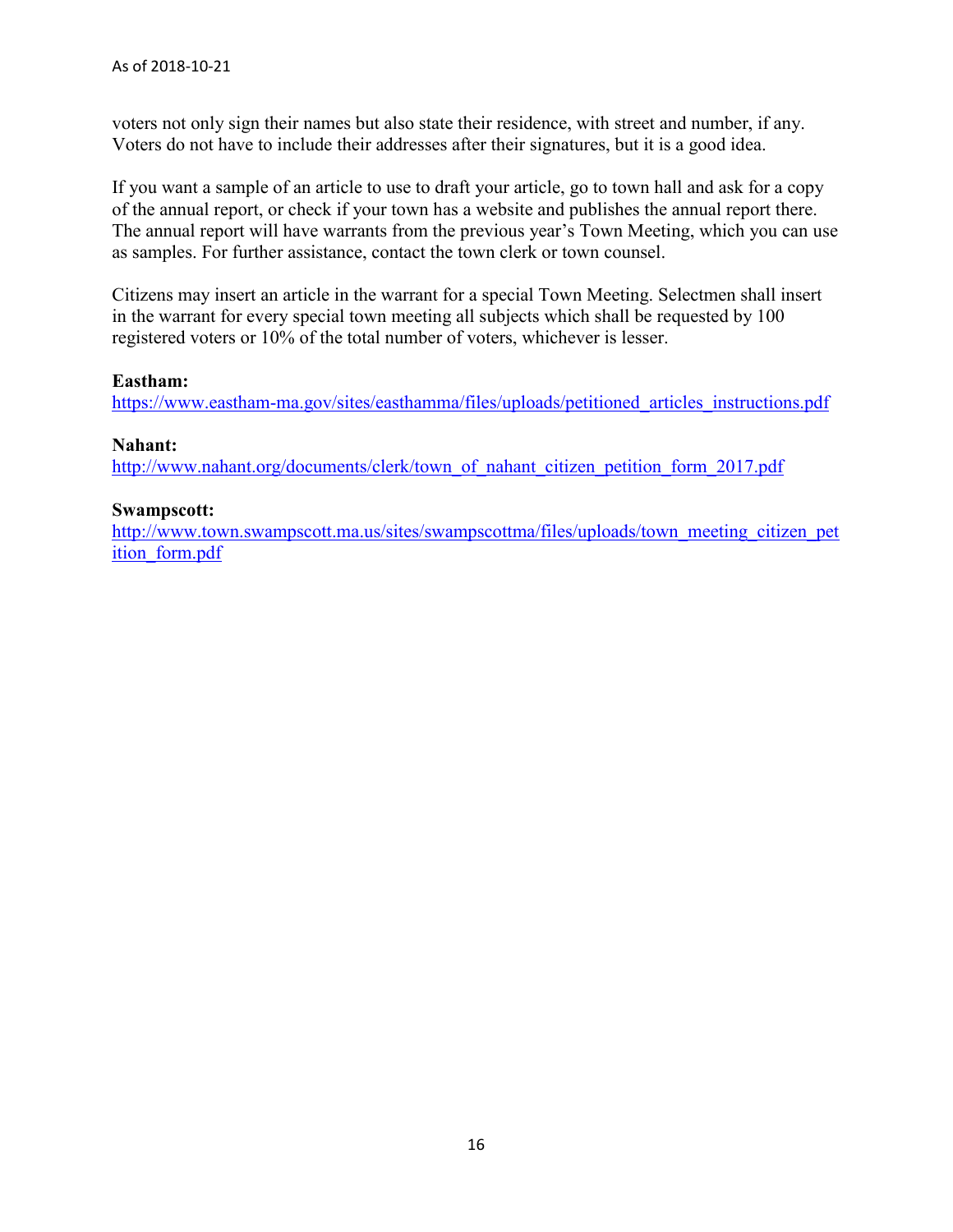# **Guides for Offering Amendments**

#### <span id="page-16-0"></span>**Boxborough:**

Amendments can be offered to any article [motion] being debated. To offer an amendment, a voter will be asked to give the text to the Town Moderator and Town Clerk in writing. The Moderator will then recognize the mover of the amendment, and the amendment will be debated and voted up or down before returning to debate on the article as a whole.

## **Bedford:**

- 1. Be recognized by the Moderator (stand at a microphone in the aisles or raise your hand) following a motion being made.
- 2. State your name and address.
- 3. State the motion: "I move to amend the motion as follows ..."
- 4. The amendment must be in writing and you must give two copies to the Moderator.
- 5. Wait for another voter to second your motion.
- 6. The amendment must be within the scope of the original motion [article].
	- An article in the warrant may be amended if it includes the language '"do anything in relation thereto" or other similar language.
	- General bylaws may not be amended except to correct an error in printing.
	- Zoning bylaws may only be amended to make them less restrictive.
- 7. The Moderator will allow you to make a presentation explaining the reason for the amendment to the motion in accordance with the debate rules.
- 8. An amendment may be amended. Only two (2) amendments may be on the floor at one time.
- 9. Town Meeting will vote on the amendments first. Then Town Meeting will vote on the amended main motion (if any amendments are adopted) or on the original motion.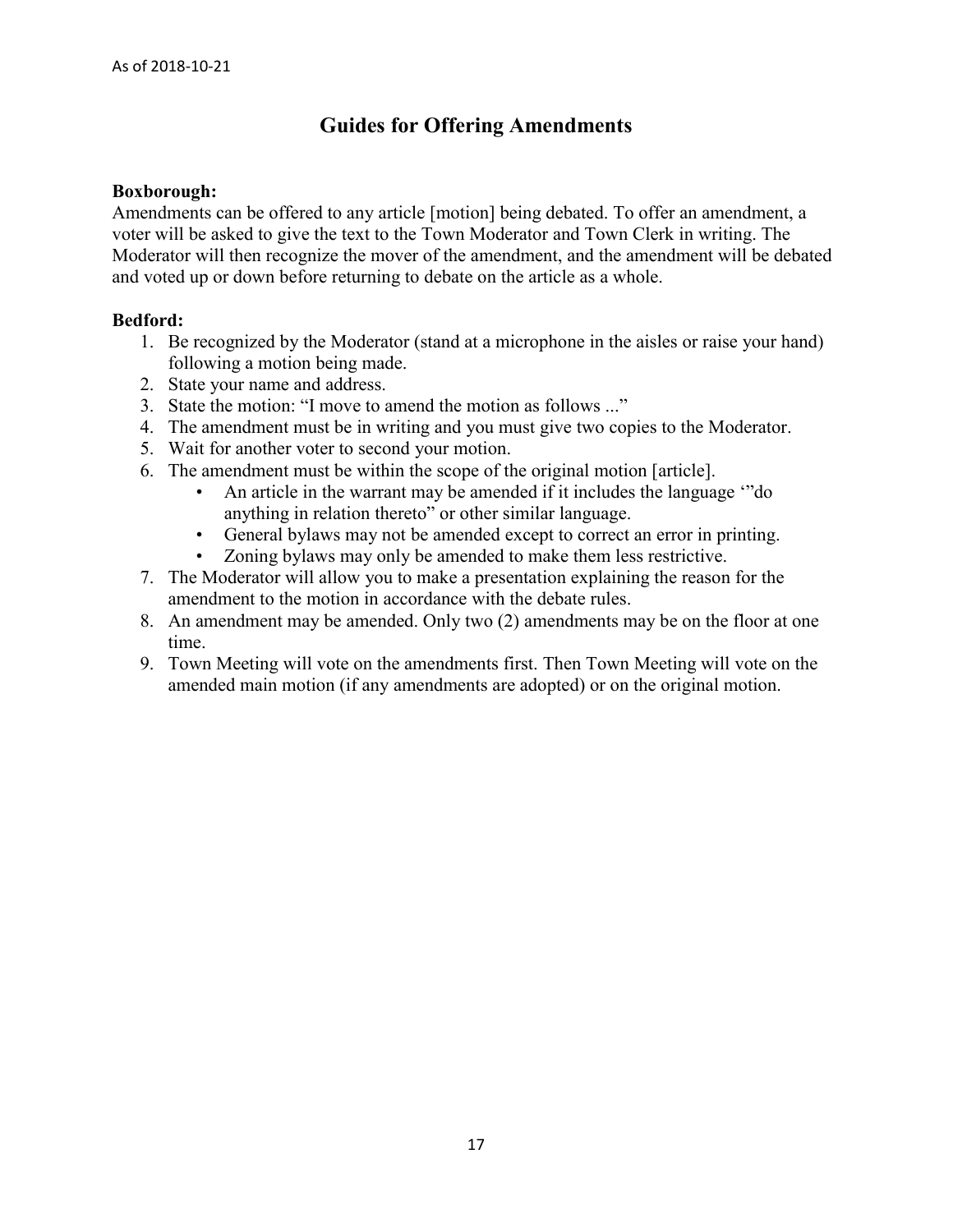# **Guidelines for Presentations at Town Meeting**

#### <span id="page-17-0"></span>**Acton:**

PowerPoint presentations have been prepared and used for articles/motions presented at Town Meeting. Preparation of such presentations is a time consuming process that typically is done by staff. As a result, the Moderator requests that if a presenter wishes to use such a presentation at Town Meeting, it be submitted to the Town Manager's office completed at least 10 days prior to the start of the Town Meeting and that the Moderator be notified by the presenter of the intent to use a presentation.

The Moderator believes such presentations should be limited to articles or other of highly significant importance to town meeting members and will discourage the use of PowerPoint presentations in all other cases. Please consult with the Moderator if you wish to use a PowerPoint presentation and be prepared to rationalize its use. Generally PowerPoint presentations should be used only for budget articles or highly complex issues.

The Moderator will have all presentations placed on the Town of Acton web site 10 days prior to the start of Town Meeting in order for town meeting members to review them prior to the meeting. In addition, all presentations will be loaded on the town computer prior to the commencement of Town Meeting. Under no circumstances will PowerPoint presentations be allowed at Town Meeting if these rules have not been met.

The following guidelines are intended to streamline the presentations made at Town Meeting, to better inform the public, and improve the visibility of such presentations.

A presentation to Town Meeting whether in PowerPoint or as a short verbal presentation should answer the following basic questions:

- 1. What is the need or problem?
- 2. What is the proposed solution and why is it the best solution?
- 3. How much will it cost and how will it be funded (if applicable)?
- 4. What are the implications if this article does not pass?

Presentations will generally be limited to 5-8 minutes by the proponent. The Moderator generally holds a pre-Town Meeting conference and this will be used in part to discuss any requests to exceed this time limitation.

Do not try to anticipate all arguments against your presentation as you deliver it – these are likely to come up during the debate and the Moderator will allow the presenter to respond to questions as well as to any issues that are raised that are factual in nature.

If you are giving a PowerPoint presentation, assume the Town's residents will have read the warrant and likely reviewed the presentation ahead of time. DO NOT read the text of the PowerPoint to the audience – the bullets on the slides should serve as a springboard for your remarks.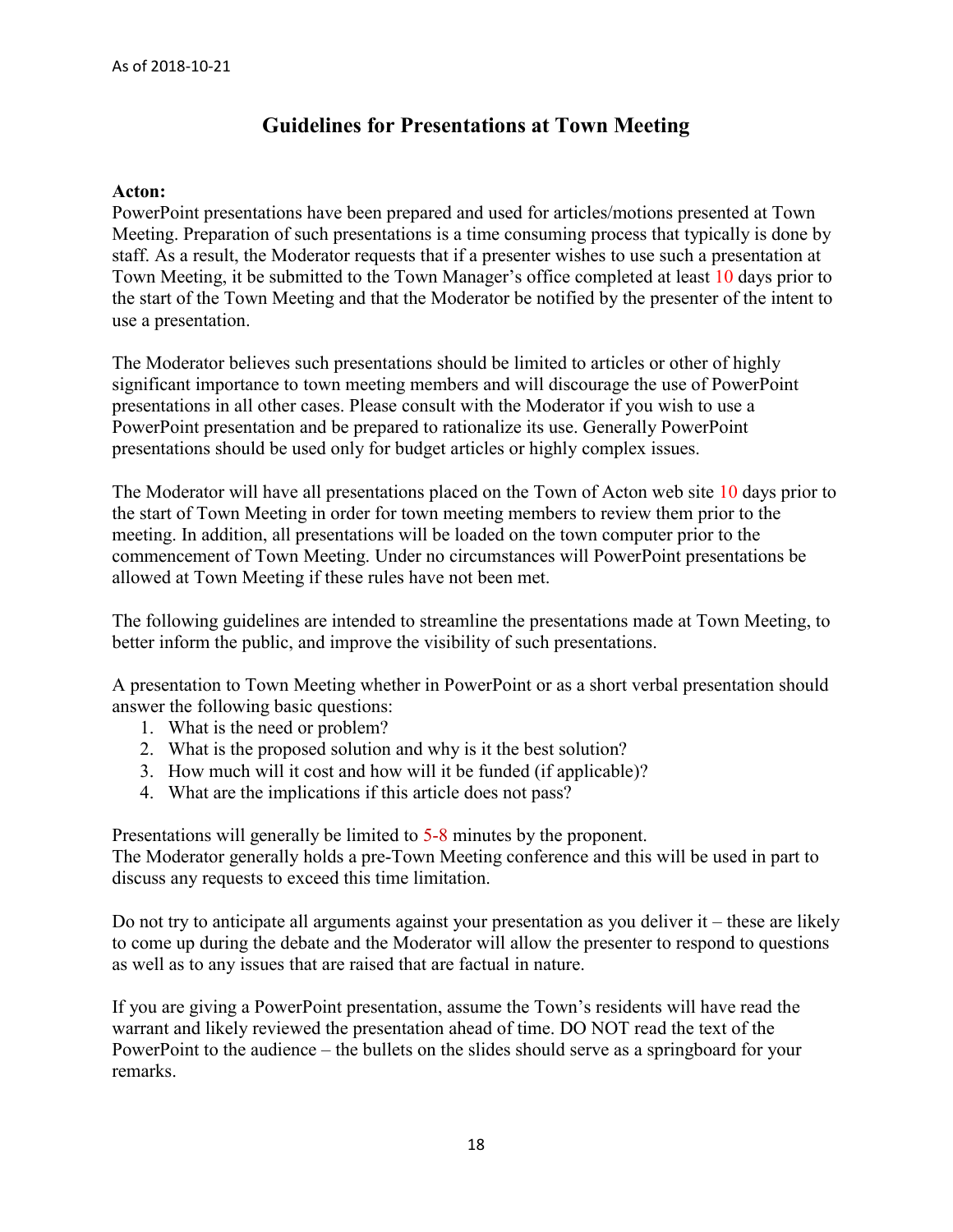In this vein it is important that you rehearse your presentation prior to Town Meeting to be sure it meets the time requirement.

## **Presentation slides should meet the following guidelines:**

- Text should be in Arial, Times Roman or Verdana, minimum 28 point font with titles at least 32 point font.
- The motion should be included as the first and last page of the presentation
- Do not exceed 6-7 lines per slide
- Maximize the contrast between text and background for greatest clarity for the audience
- Graphs, charts, maps and tables should have clearly visible titles and labels; detailed graphs and tables should be available in hard copy or be included in the warrant.
- Since the presenter is allotted  $5-8$  minutes and a good rule of thumb is one minute per slide, most presentations should be less than 10 pages in length

## **Carlisle**

[Presentation Guidelines and Tips \(PDF\)](http://www.carlislema.gov/DocumentCenter/View/101) [Template for PowerPoint Presentations \(PDF\)](http://www.carlislema.gov/DocumentCenter/View/108)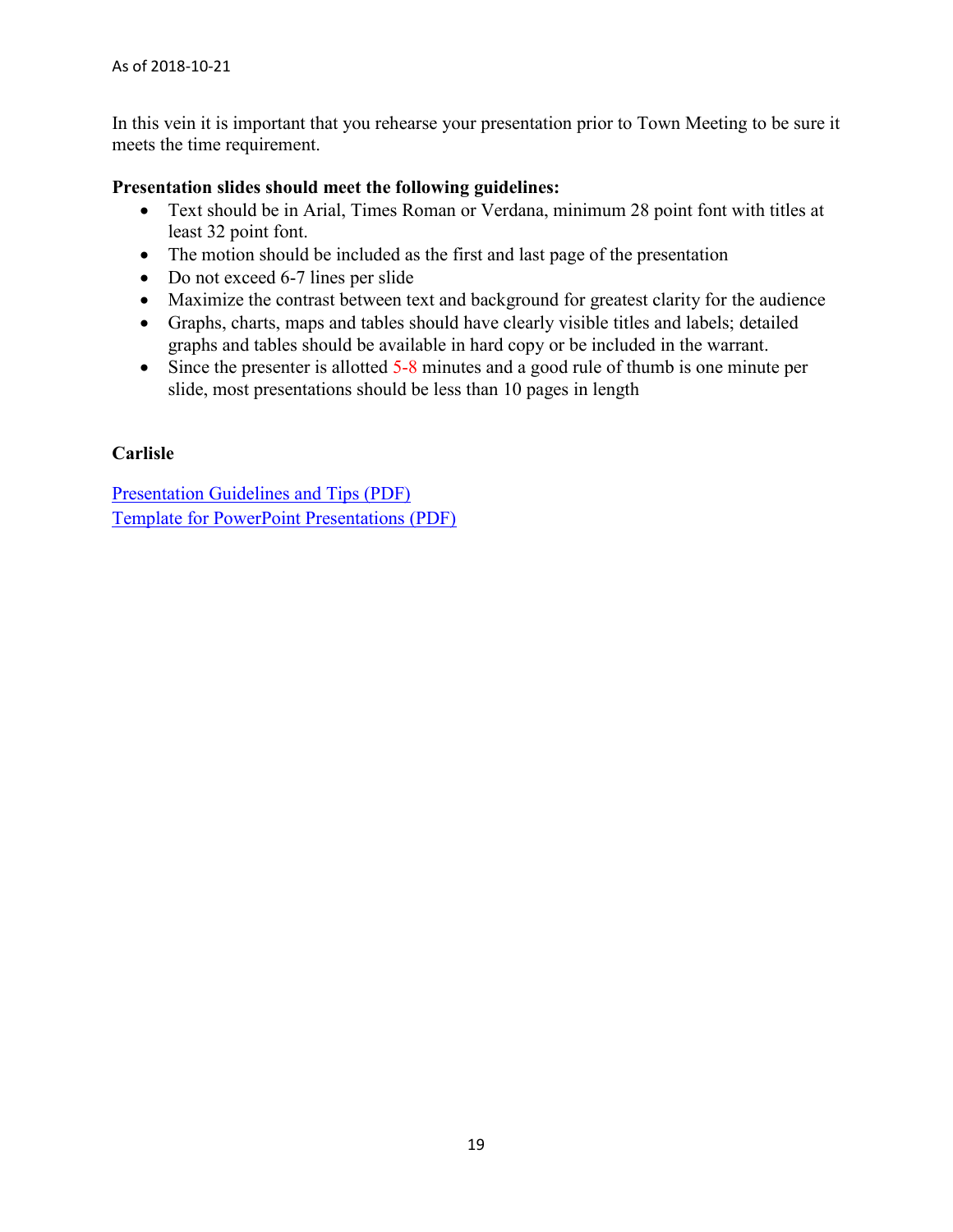# **Rules Regarding Handouts as One Enters Town Meeting**

- <span id="page-19-0"></span>• Those wishing to provide handouts and other informational material should consult with the Town Clerk and/or the Moderator in advance of the meeting.
- Flyers and other informational material are allowed as long as they are issued by Town Boards or Committees and/or relate directly to the business of Town Meeting.
- No political flyers or signs will be allowed inside the building in which Town Meeting is being held.

Source??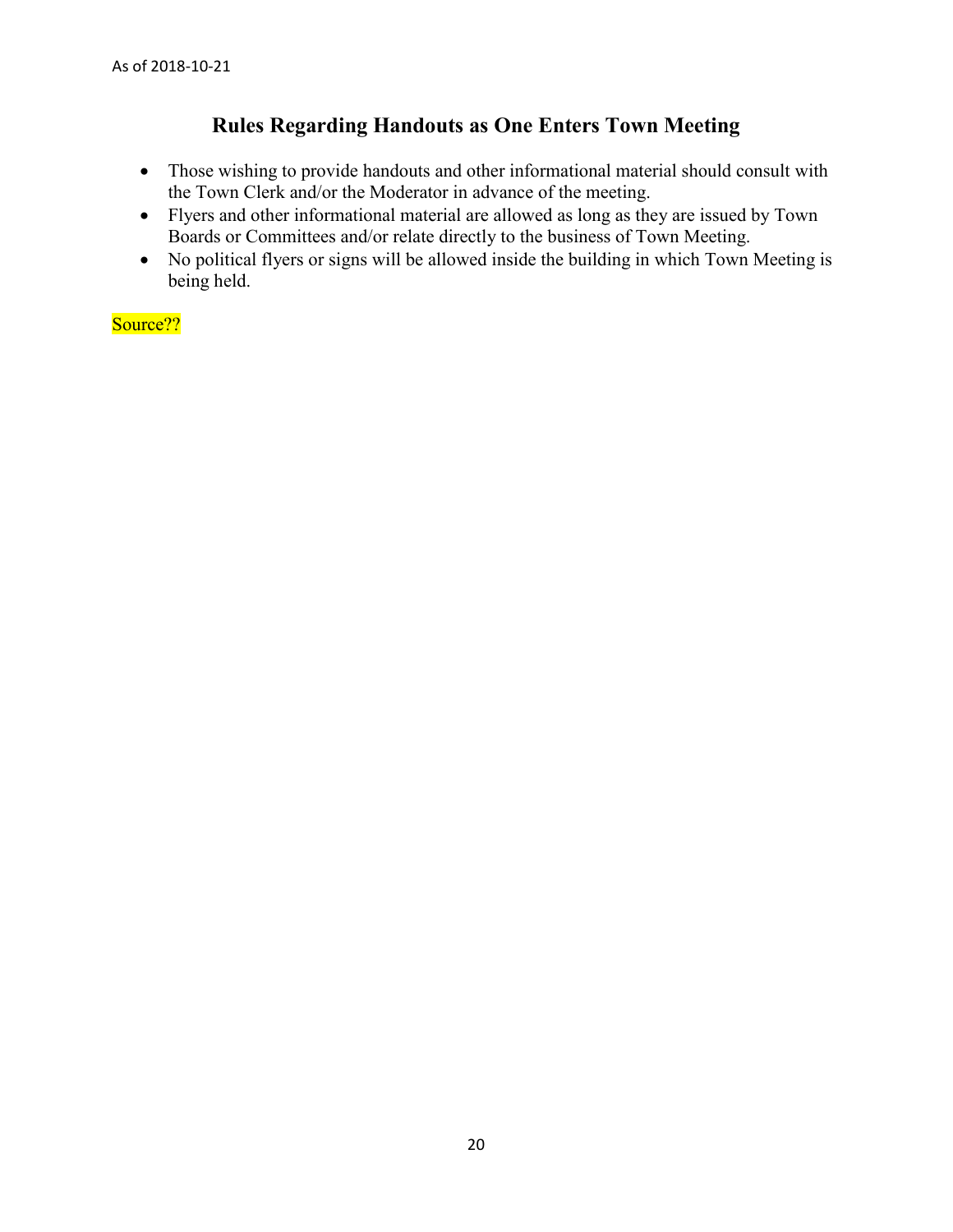# **Rules for Civil Debate at Town Meeting**

<span id="page-20-0"></span>Town Meeting is a time honored tradition that dates back almost 300 years in Massachusetts. It is a unique form of government and represents democracy in its purest form where voters actively participate in decisions about how we govern ourselves. From the beginning, the meetings have been subject to certain rules and procedures. These are required to maintain order and promote efficiency.

## **Bedford:**

The Town of Bedford respects and recognizes each citizen's right to free speech. In order to guarantee all people's right to free speech and to ensure productive civil discourse, we request that all citizens respect the following guidelines.

## **Recognize a person's right to advocate ideas that are different from your own**.

*"Democracy is a means of living together despite our differences. Democratic deliberation is an alternative to physical violence. It is predicated on the assumption that it's possible to disagree agreeably, that it's better to laugh than cry, that one can vigorously contest the positions of one's adversary without questioning his or her personal integrity or motivation, and that parties to a debate are entitled to the presumption that their views are legitimate if not correct."* -Thomas Mann

## **Show respect for others.**

- o Discuss policies and ideas, not people
- o Only one person should be speaking at any given time
- o Use helpful, not hurtful language.

## **Speak as you would like to be spoken to.**

- o Use courtesy titles (Mr., Ms., Sir, etc.) and ask if unsure
- o Restate ideas when asked
- o Use a civil tone of voice

## **Agree to listen.**

- o Respectfully hear and listen to differing points of view
- o When unsure, clarify what you heard
- o Realize that what you say and what people understand you to have said may be different
- o Recognize that people can agree to disagree

## **Speak for yourself, not others.**

- o Speak from your own experience
- o Use "I" statements ("I think that the ideas presented…")

#### **Wellesley: DEBATE**

## **A. Persons Authorized**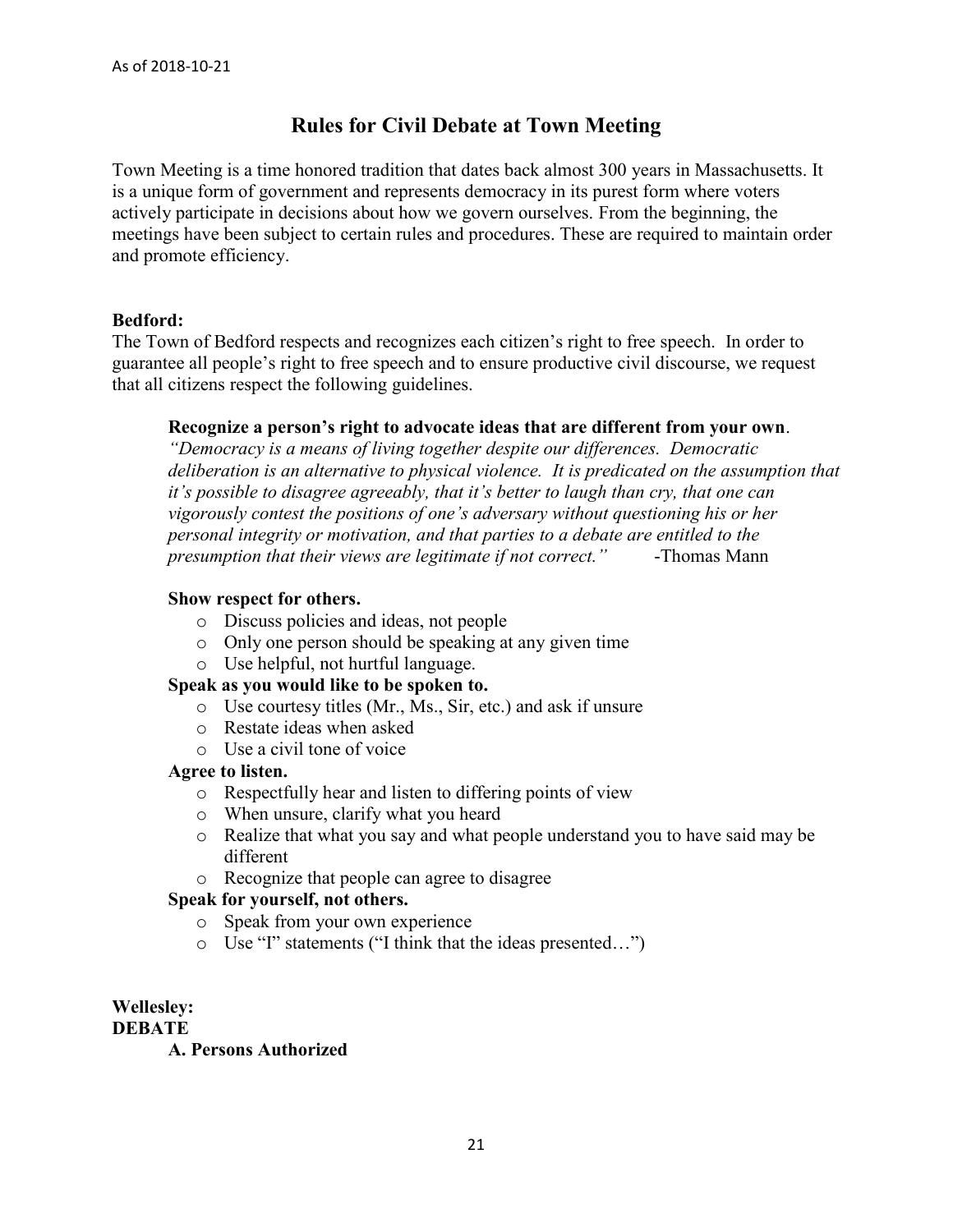All residents of Wellesley, whether or not Town Meeting Members or registered voters, may address the Meeting. Non-residents may address the Meeting with the approval of the Moderator or a majority of the Meeting.

## **B. Permission of the Moderator**

Persons wishing to address the Meeting shall raise their hand or stand and wait until they are recognized by the Moderator and no one shall address the Meeting without first requesting and receiving the permission of the Moderator.

## **C. Identification of Speaker**

Each person addressing the Meeting shall begin by stating his or her name and precinct, if a resident of Wellesley, or place of residence if a non-resident

## **D. Conduct**

All remarks should be limited to the subject then under discussion. It is improper to indulge in references to personalities and all expressions of approval or disapproval, such as applause or booing, are out of order. The Moderator may request any person to keep silent. If, after warning from the Moderator, a person refuses to be silent or persists in other disorderly behavior, the Moderator may order such person to withdraw and if he or she fails to withdraw, may order a police officer to remove such person from the Meeting.

## **E. Personal or Financial Interest**

Individuals who have a personal or financial interest with respect to a matter may speak or vote thereon but should frankly disclose their interest before speaking. However, no Town Meeting Member should accept compensation for speaking to or voting at the Meeting.

## **F. Time**

There is no time limit to the debate of any question. Accordingly, motions to limit time for debate or to call the question are not in order. However, each individual who speaks to the Meeting should make an effort to be as brief as possible, out of consideration for the others attending the Meeting and the need to give adequate time to all matters coming before it. The Moderator may request that all persons who intend to speak for more than five minutes give him/her notice before the start of the session.

## **G. Repeated Speaking**

In order to give all a fair opportunity to speak, no one who has addressed the Meeting on any particular motion shall speak again, except to answer questions, until all others wishing to speak to the motion have done so.

## **H. Maps**

The Planning Board has slides of Town maps available for use at all Meetings and may be requested on reasonable notice to make available a slide of any map appropriate to the subject under discussion.